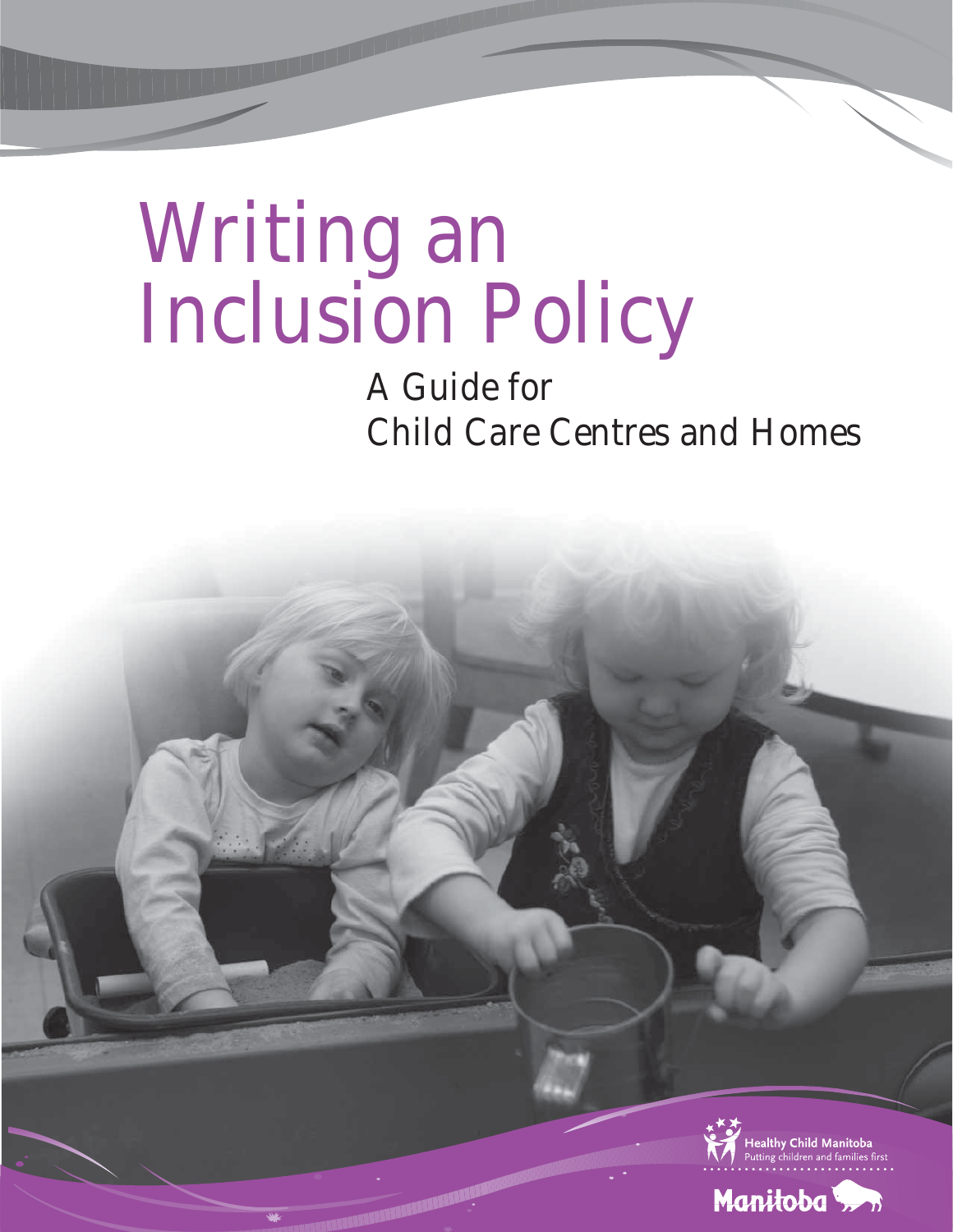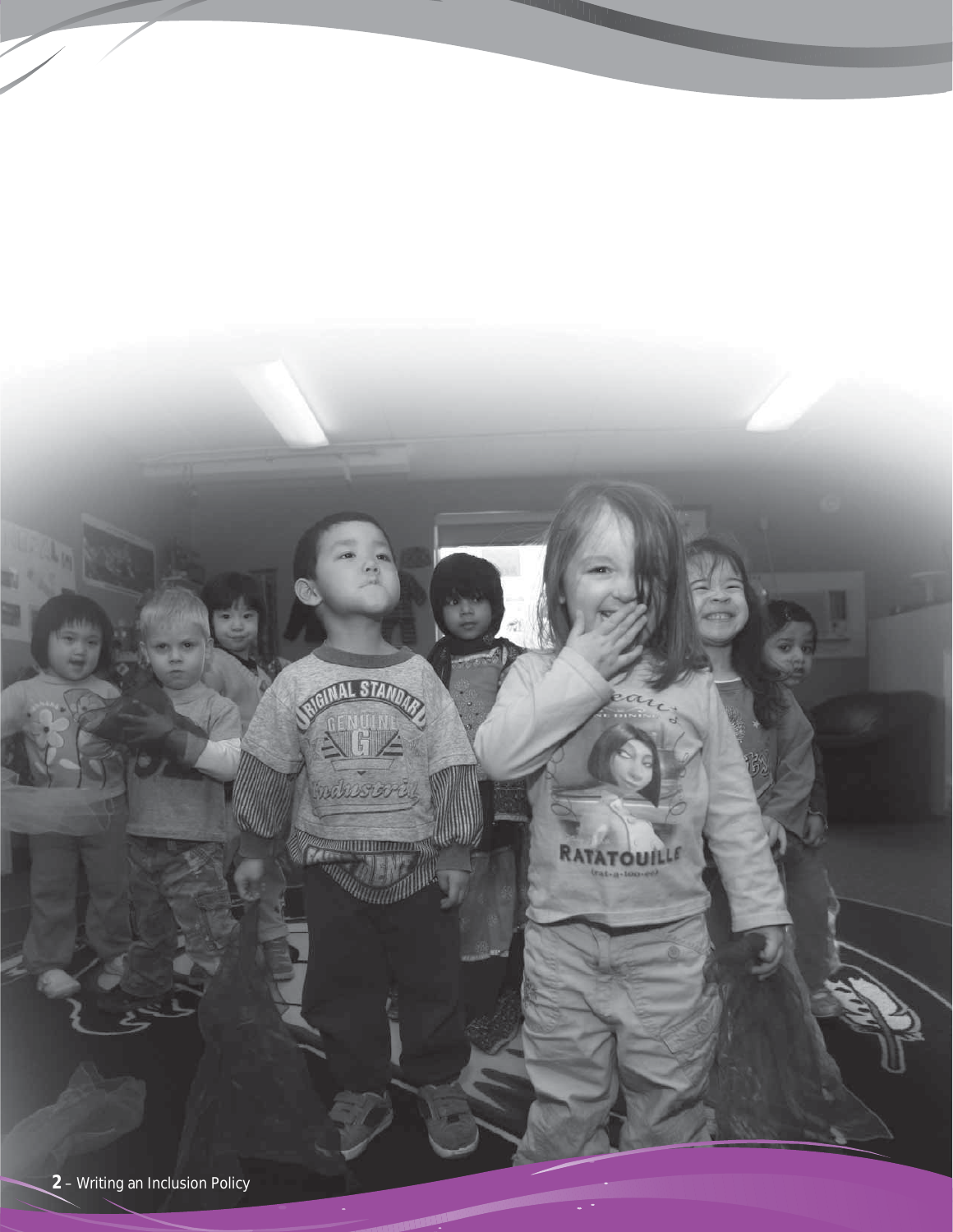## Introduction

The Manitoba Child Care Program is committed to supporting high quality, inclusive practices in licensed early learning and child care centres, nursery schools and family and group child care homes. Quality programs respond to the individual abilities and needs of each child.

Developing an inclusion policy supports high quality, inclusive, early learning and child care. A policy guides each program and your daily decisions. It should be based on the principles of inclusion and adapted to your specific program.

Changes to child care regulations require you to:

- have a written inclusion policy
- provide a daily program that is inclusive of children with additional support needs and reflects the developmental capabilities of all the children
- ensure each child in the Inclusion Support Program has an individual program plan (IPP) and that it is revised annually
- ensure centre and nursery school staff are aware of the inclusion policy and the goals of each IPP

This guide will help you develop your inclusion policy. It provides general information and the steps to writing an inclusion policy statement. If you already have an inclusion policy, you can use this guide to review and revise it, if necessary. A child with additional support needs is a child who has a physical or cognitive disability or a behavioural or emotional issue; and needs additional accommodation or support to meaningfully participate in the program at the child care facility.

## Inclusion

### **What is Inclusion?**

Inclusion means children of all abilities have equal access to and participate meaningfully in child care programs. When children are together as part of the group, their development is enhanced and positive social attitudes are fostered.

In a high quality, inclusive program the centre staff or family child care provider is responsive to the individual abilities and needs of each child. Opportunities are provided for all children to learn through play with their peers, supported by knowledgeable staff or provider.

All children need support to reduce or eliminate barriers so they can learn and fully engage in experiences with their peers. Adaptations and strategies are specific to each child. For example, staff can make paint brush handles thicker with masking tape so they are easier to manipulate, modify a chair to fit a specific child to sit at the snack table or change a routine to make transitions more positive. Occasionally, additional staff are required as part of a strategy to include every child.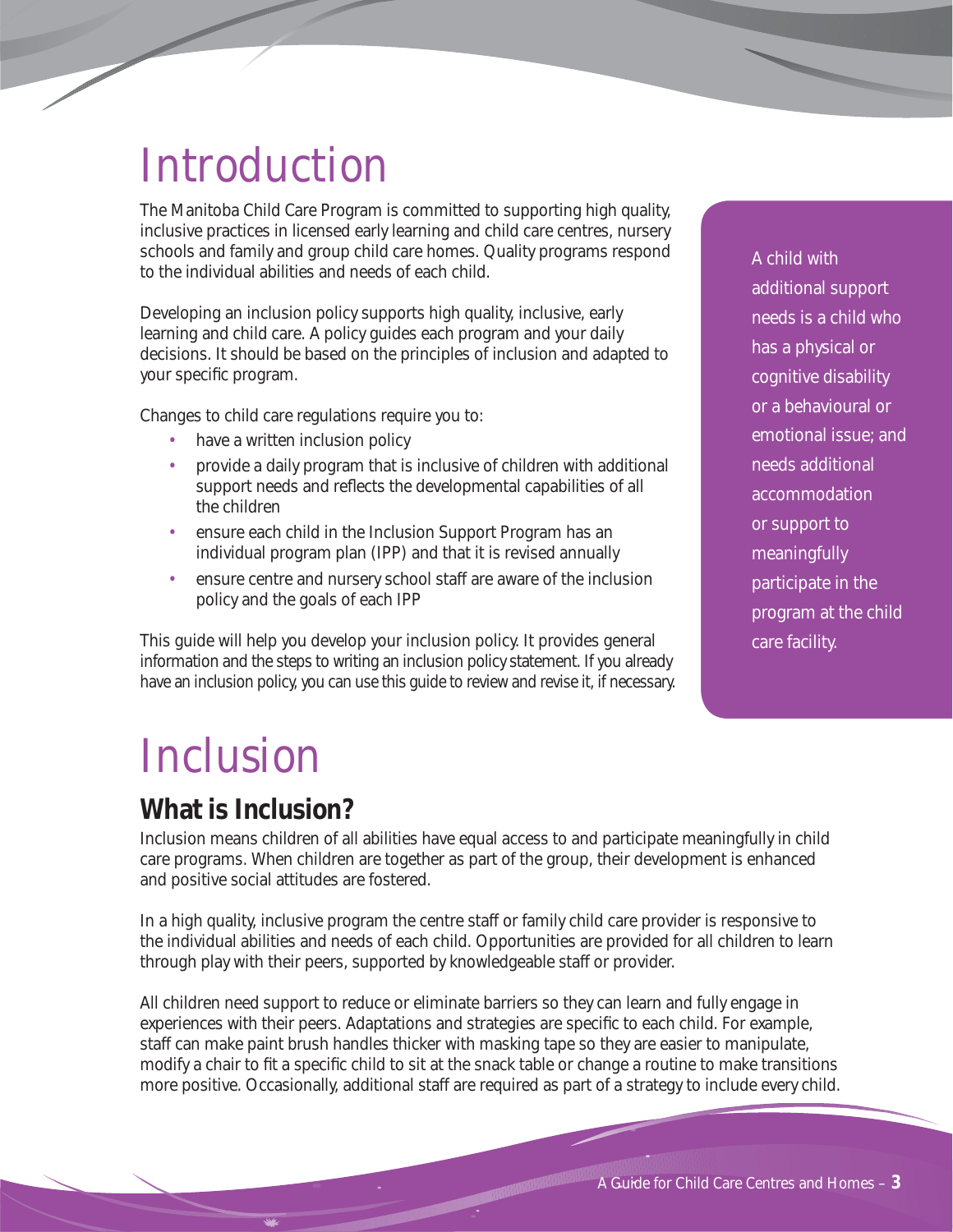Genuine inclusion is more than just a child's presence. It ensures active, meaningful participation by every child in the daily program and with one another. How this occurs will be different for each child, based on individual abilities and needs. All children should be valued, have friends and feel they belong.

## **Benefits of Inclusion**

When all children are meaningfully included, everyone benefits.

Benefits for children:

- better understanding and appreciation of individual differences
- acceptance and respect for and from others
- learning with and from one another
- more opportunities for socialization with peers
- preparation for full participation in the community, including the transition to school

Benefits for families:

- access to child care
- ability to go to school and get or keep a job
- better understanding and appreciation of individual differences
- learning with and from other families and professionals in the field of early childhood

Benefits for child care centre staff or family child care providers:

- better understanding and appreciation of individual differences
- learning with and from all of the children and adults
- strengthening skills by working with a variety of abilities

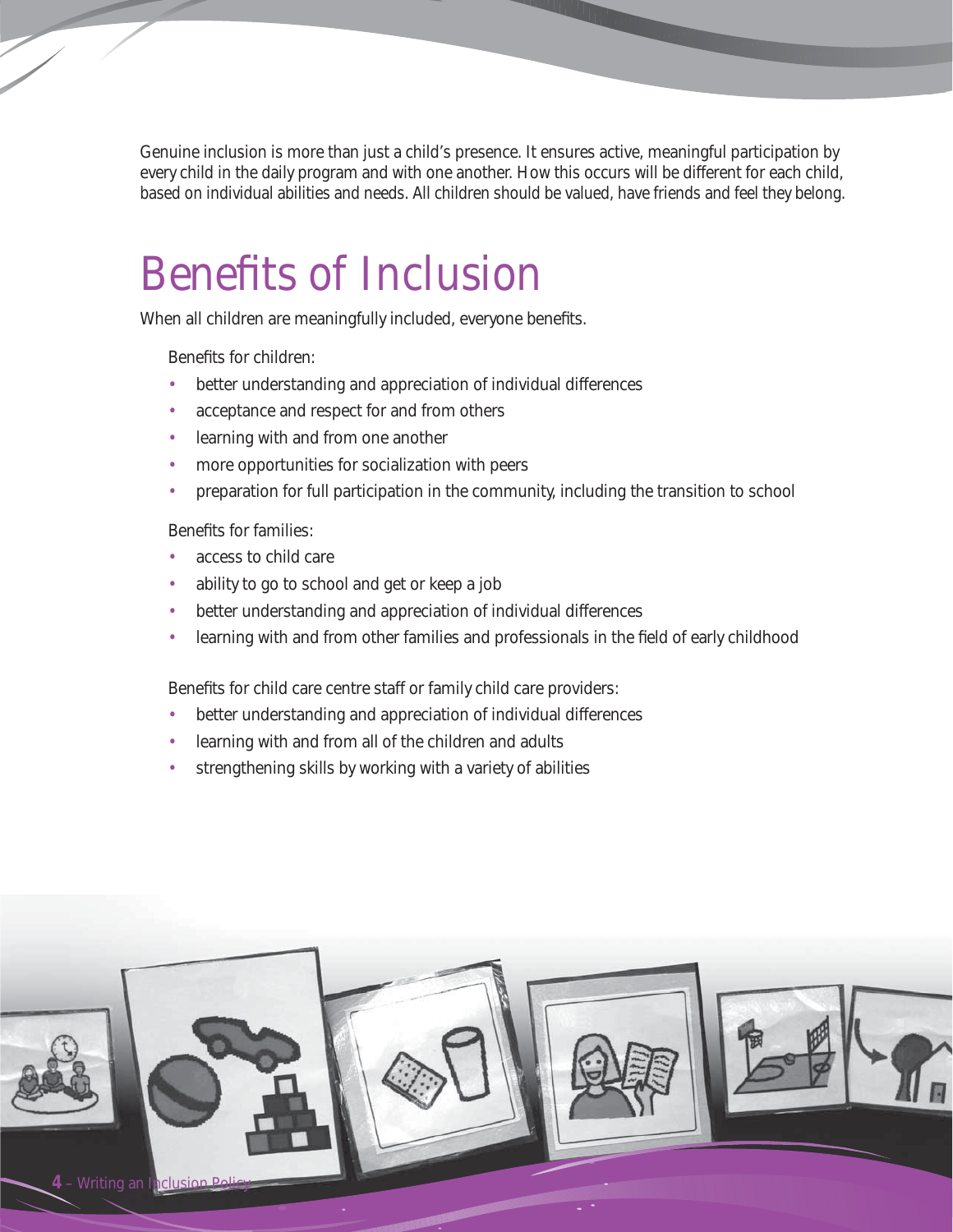#### **Inclusive Practice**

All staff and the provider should be aware of each child's developmental goals and the support needed to achieve them. Goals are written in the child's IPP and should be incorporated into the daily program. The staff or the provider is responsible for meeting the needs of all children in their care. For example: during group time, an early childhood educator can give a child an athletic ball to sit and bounce on. This satisfies the child's need for motion and the IPP goal of socialization by allowing the child to watch, listen and respond.

Inclusive practice meets IPP goals most effectively when:

- all children, including children with additional support needs, are valued, active participants in group social play and in the program's experiences and routines
- positive attitudes are demonstrated by the staff or the provider when making changes to accommodate all children
- all staff or the provider are aware of the goals of children's IPPs and support them in everyday activities
- staff or the provider work as a team with parents and other professionals to develop, carry out and review IPPs for children with additional support needs
- staff or the provider pursue specific training in inclusive practice

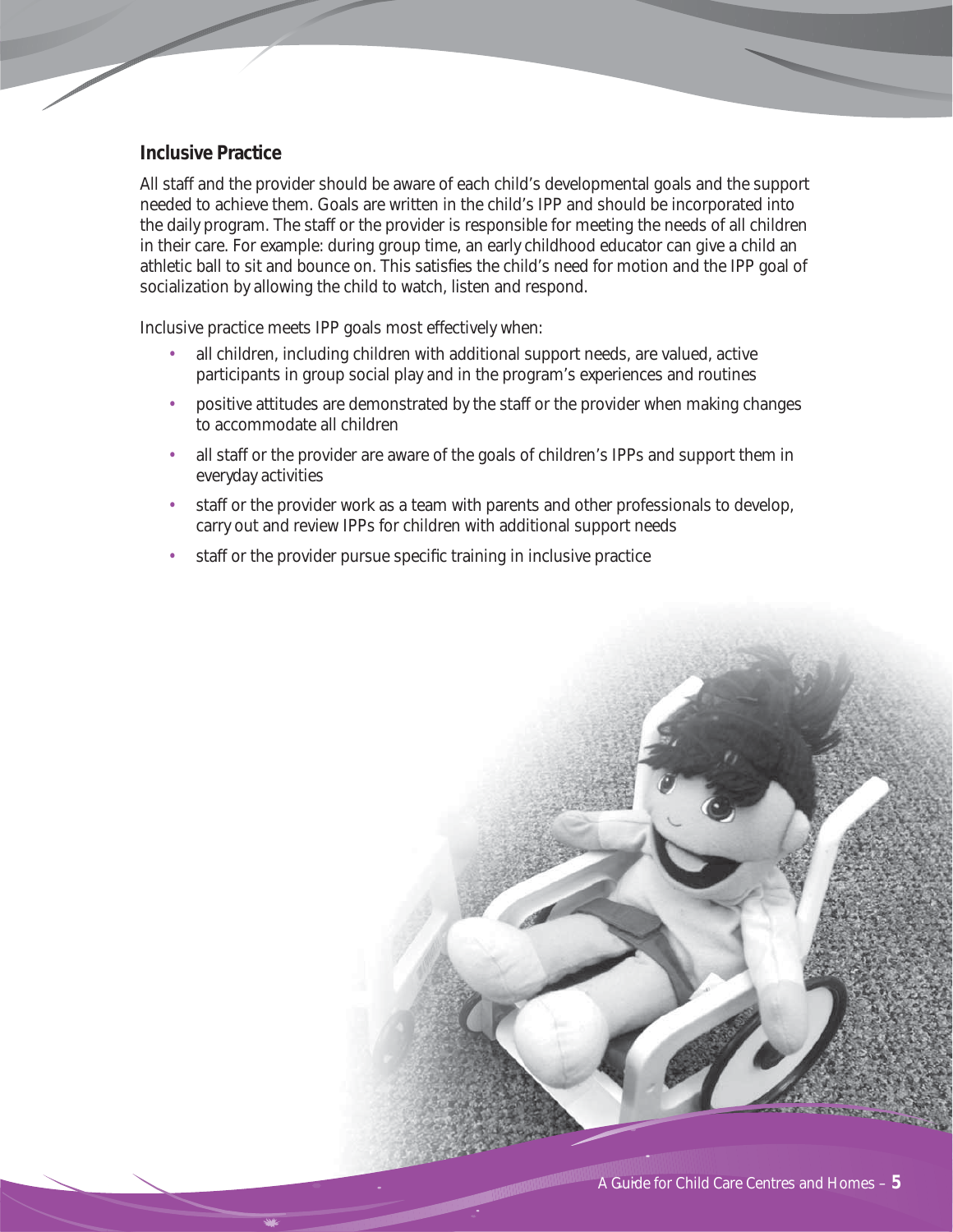## Steps to Writing an Inclusion Policy

There are six steps for developing and implementing an inclusion policy:

#### **Developing Your Inclusion Policy**

- 1. Think about the principles of inclusion
- 2. Consider language
- 3. Write an inclusion policy statement based on the principles of inclusion

#### **Implementing Your Inclusion Policy**

- 1. Ensure your other policies, procedures and practices agree with your inclusion policy
- 2. Get your inclusion policy approved by your board of directors (child care centres and nursery schools)
- 3. Review and update the policy and other policies, procedures and practices regularly

## Developing Your Inclusion Policy

#### **1. Think about the principles of inclusion**

The principles of inclusion are: access, participation and support. They guide your decisions and actions. Think about these principles and your practices before you write your inclusion policy statement.

Because everyone involved in your program is responsible for implementing your policy, get their input at the beginning. You can use this guide as a workbook for individuals to think about the principles of inclusion or as a tool for group discussion. Use the information collected to write your policy.

Staff, parents, boards of directors and other key community members can help child care centre and nursery school staff with this part of the process. Family child care providers may want to ask parents and other community members to help with this.

Inclusion is a process that is unique to each program. Review the following principles and explain how your program meets each one. If there are principles listed here that are not currently being practised, review the examples and discuss how to incorporate them. Because principles are related, your examples may overlap in some sections.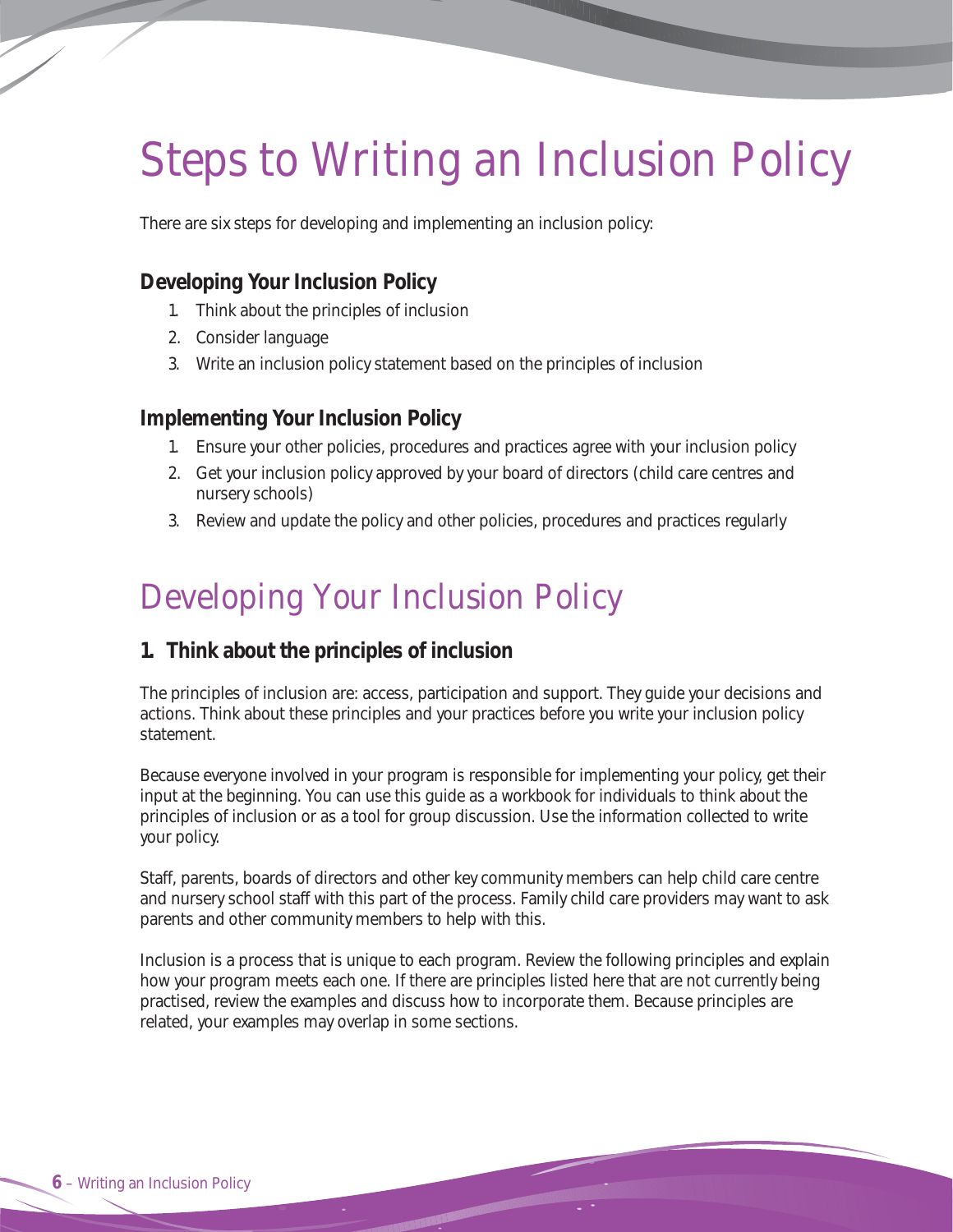### **Access**

**Community Inclusion:** Every child is able to attend typical activities in the community, including early learning and child care facilities. This means that a child's additional support needs do not hinder a family's ability to enroll in any program. It also means families with a child with additional support needs have access to the number of hours and days of attendance available to every family.

Examples:

- Children of all abilities are accepted into the program.
- The waiting list identifies children with additional support needs to ensure supports are in place upon enrolment.
- We keep in contact with our child development counsellor who refers families with children with additional support needs to our program.

**Describe how your program makes all reasonable efforts to enroll children with additional support needs.** 

\_\_\_\_\_\_\_\_\_\_\_\_\_\_\_\_\_\_\_\_\_\_\_\_\_\_\_\_\_\_\_\_\_\_\_\_\_\_\_\_\_\_\_\_\_\_\_\_\_\_\_\_\_\_\_\_\_\_\_\_\_\_\_\_\_\_\_\_\_\_\_\_\_\_\_\_\_\_\_\_\_\_\_

\_\_\_\_\_\_\_\_\_\_\_\_\_\_\_\_\_\_\_\_\_\_\_\_\_\_\_\_\_\_\_\_\_\_\_\_\_\_\_\_\_\_\_\_\_\_\_\_\_\_\_\_\_\_\_\_\_\_\_\_\_\_\_\_\_\_\_\_\_\_\_\_\_\_\_\_\_\_\_\_\_\_\_

\_\_\_\_\_\_\_\_\_\_\_\_\_\_\_\_\_\_\_\_\_\_\_\_\_\_\_\_\_\_\_\_\_\_\_\_\_\_\_\_\_\_\_\_\_\_\_\_\_\_\_\_\_\_\_\_\_\_\_\_\_\_\_\_\_\_\_\_\_\_\_\_\_\_\_\_\_\_\_\_\_\_\_

\_\_\_\_\_\_\_\_\_\_\_\_\_\_\_\_\_\_\_\_\_\_\_\_\_\_\_\_\_\_\_\_\_\_\_\_\_\_\_\_\_\_\_\_\_\_\_\_\_\_\_\_\_\_\_\_\_\_\_\_\_\_\_\_\_\_\_\_\_\_\_\_\_\_\_\_\_\_\_\_\_\_\_

\_\_\_\_\_\_\_\_\_\_\_\_\_\_\_\_\_\_\_\_\_\_\_\_\_\_\_\_\_\_\_\_\_\_\_\_\_\_\_\_\_\_\_\_\_\_\_\_\_\_\_\_\_\_\_\_\_\_\_\_\_\_\_\_\_\_\_\_\_\_\_\_\_\_\_\_\_\_\_\_\_\_\_

\_\_\_\_\_\_\_\_\_\_\_\_\_\_\_\_\_\_\_\_\_\_\_\_\_\_\_\_\_\_\_\_\_\_\_\_\_\_\_\_\_\_\_\_\_\_\_\_\_\_\_\_\_\_\_\_\_\_\_\_\_\_\_\_\_\_\_\_\_\_\_\_\_\_\_\_\_\_\_\_\_\_\_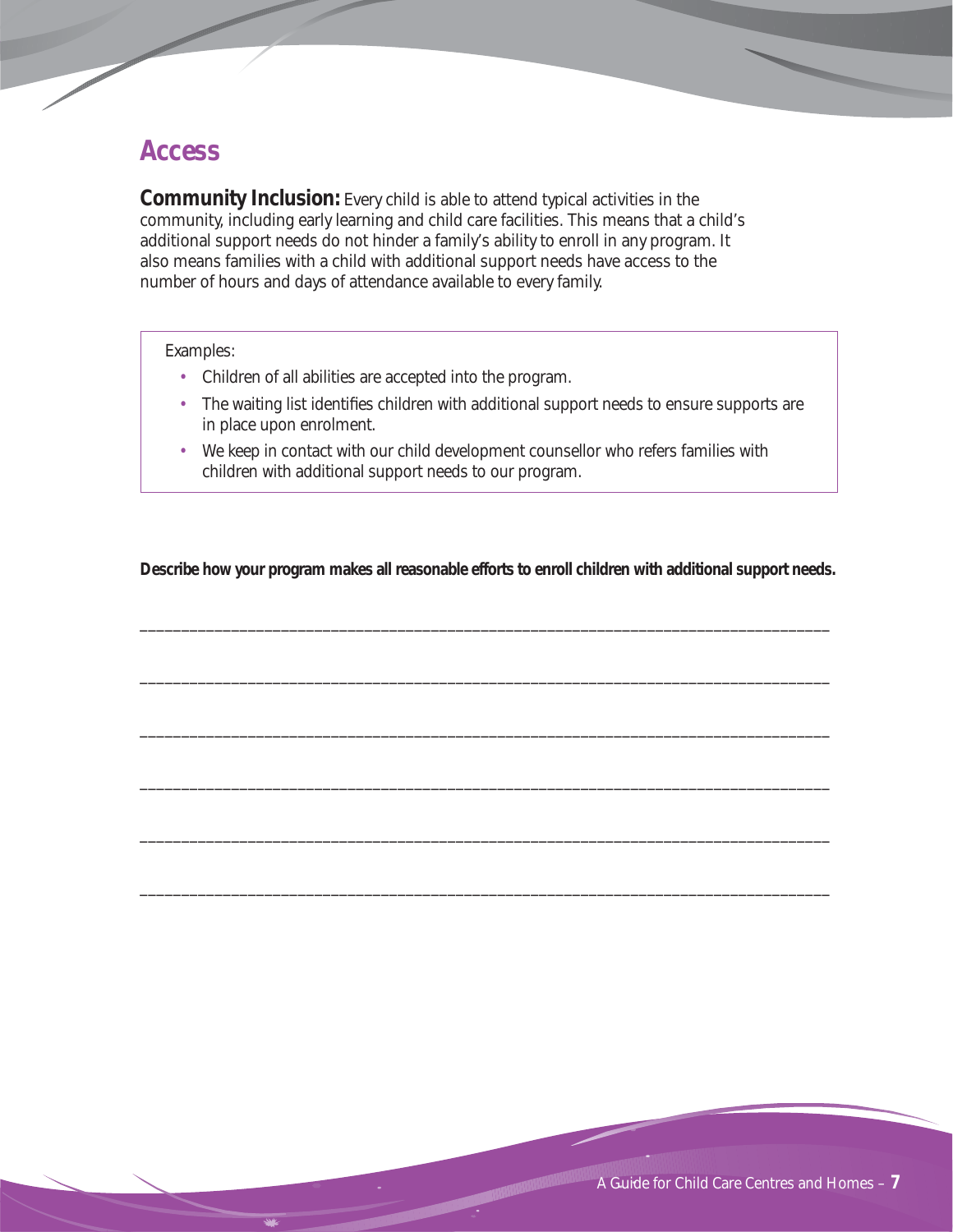**Inclusive Environment:** The physical environment is set up to consider the unique needs of each child. Areas are accessible to all the children. For example:

- Wide pathways between furniture allow for a wheelchair or walker.
- Materials and equipment are visible and at the children's level so that every child can access items independently.
- Adaptations are made to equipment and furniture to reduce or remove barriers for children, such as adjusting table heights.
- Adjustments are made to routines and transitions to make learning experiences positive for all children.

#### Examples:

- We arrange our learning centres so that all children can reach and use the materials in them.
- I observe the children closely so I understand and meet their needs such as shortening planned activities when needed so that all children can be successful.
- The sand table has risers so a child who uses a standing chair can reach and use it.

**Describe how you set up your environment and make changes to the program so all children can access areas, materials and activities.**

\_\_\_\_\_\_\_\_\_\_\_\_\_\_\_\_\_\_\_\_\_\_\_\_\_\_\_\_\_\_\_\_\_\_\_\_\_\_\_\_\_\_\_\_\_\_\_\_\_\_\_\_\_\_\_\_\_\_\_\_\_\_\_\_\_\_\_\_\_\_\_\_\_\_\_\_\_\_\_\_\_\_\_

\_\_\_\_\_\_\_\_\_\_\_\_\_\_\_\_\_\_\_\_\_\_\_\_\_\_\_\_\_\_\_\_\_\_\_\_\_\_\_\_\_\_\_\_\_\_\_\_\_\_\_\_\_\_\_\_\_\_\_\_\_\_\_\_\_\_\_\_\_\_\_\_\_\_\_\_\_\_\_\_\_\_\_

\_\_\_\_\_\_\_\_\_\_\_\_\_\_\_\_\_\_\_\_\_\_\_\_\_\_\_\_\_\_\_\_\_\_\_\_\_\_\_\_\_\_\_\_\_\_\_\_\_\_\_\_\_\_\_\_\_\_\_\_\_\_\_\_\_\_\_\_\_\_\_\_\_\_\_\_\_\_\_\_\_\_\_

\_\_\_\_\_\_\_\_\_\_\_\_\_\_\_\_\_\_\_\_\_\_\_\_\_\_\_\_\_\_\_\_\_\_\_\_\_\_\_\_\_\_\_\_\_\_\_\_\_\_\_\_\_\_\_\_\_\_\_\_\_\_\_\_\_\_\_\_\_\_\_\_\_\_\_\_\_\_\_\_\_\_\_

\_\_\_\_\_\_\_\_\_\_\_\_\_\_\_\_\_\_\_\_\_\_\_\_\_\_\_\_\_\_\_\_\_\_\_\_\_\_\_\_\_\_\_\_\_\_\_\_\_\_\_\_\_\_\_\_\_\_\_\_\_\_\_\_\_\_\_\_\_\_\_\_\_\_\_\_\_\_\_\_\_\_\_

\_\_\_\_\_\_\_\_\_\_\_\_\_\_\_\_\_\_\_\_\_\_\_\_\_\_\_\_\_\_\_\_\_\_\_\_\_\_\_\_\_\_\_\_\_\_\_\_\_\_\_\_\_\_\_\_\_\_\_\_\_\_\_\_\_\_\_\_\_\_\_\_\_\_\_\_\_\_\_\_\_\_\_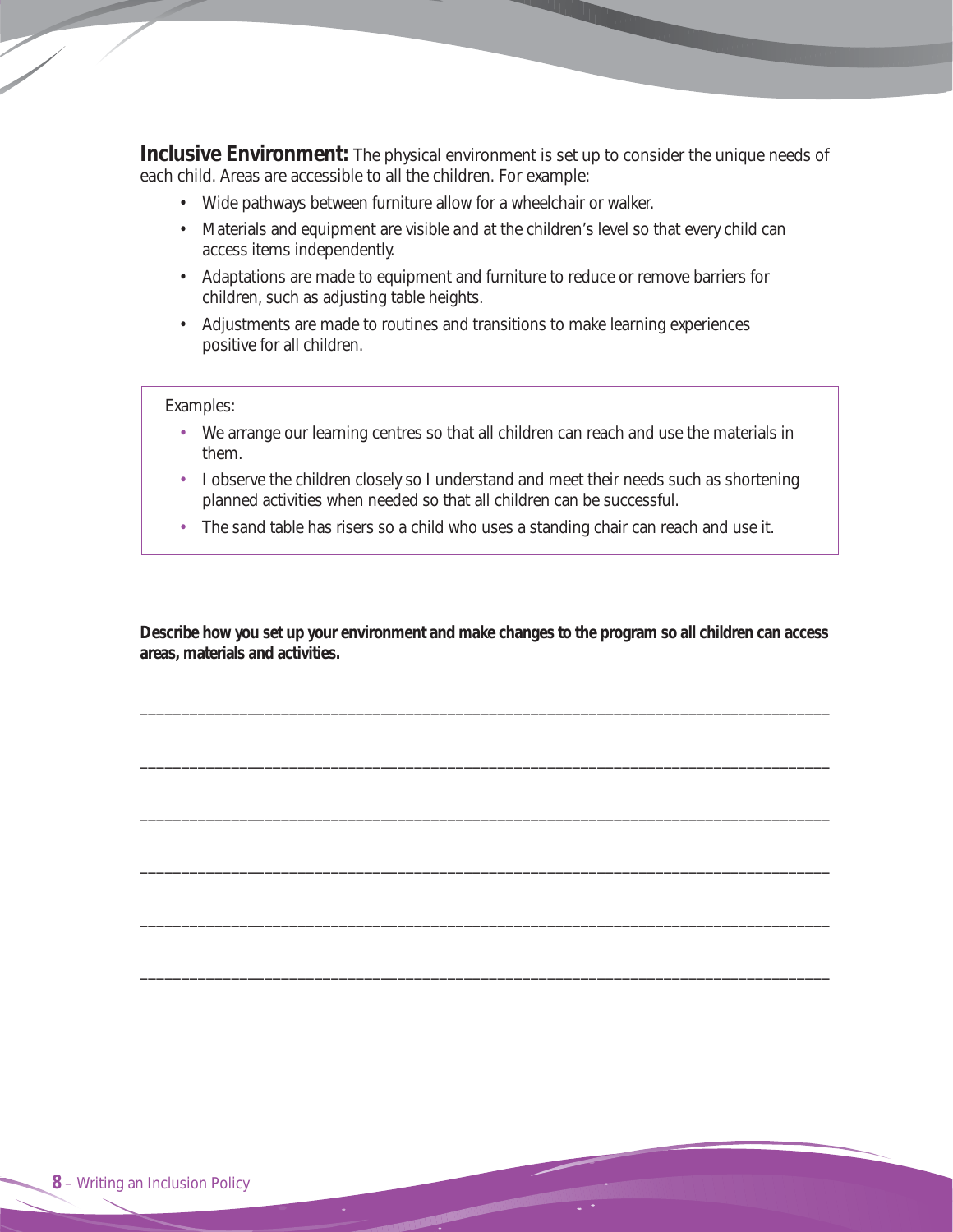### **Participation**

**Meaningful Participation:** Inclusion encourages the development of real relationships, a sense of belonging for all children and respect for dignity and equality. Children of all abilities learn from each other. Experiences and routines are adapted so all children can participate actively and meaningfully. Supports, when required, are provided in natural environments with peers.

Examples:

- The goals for children with additional support needs are carried out during play experiences with peers.
- Opportunities are provided for children to play together so they develop relationships with others.
- Field trips are planned so that all children can attend and participate in the activities of the trip.

\_\_\_\_\_\_\_\_\_\_\_\_\_\_\_\_\_\_\_\_\_\_\_\_\_\_\_\_\_\_\_\_\_\_\_\_\_\_\_\_\_\_\_\_\_\_\_\_\_\_\_\_\_\_\_\_\_\_\_\_\_\_\_\_\_\_\_\_\_\_\_\_\_\_\_\_\_\_\_\_\_\_\_

\_\_\_\_\_\_\_\_\_\_\_\_\_\_\_\_\_\_\_\_\_\_\_\_\_\_\_\_\_\_\_\_\_\_\_\_\_\_\_\_\_\_\_\_\_\_\_\_\_\_\_\_\_\_\_\_\_\_\_\_\_\_\_\_\_\_\_\_\_\_\_\_\_\_\_\_\_\_\_\_\_\_\_

\_\_\_\_\_\_\_\_\_\_\_\_\_\_\_\_\_\_\_\_\_\_\_\_\_\_\_\_\_\_\_\_\_\_\_\_\_\_\_\_\_\_\_\_\_\_\_\_\_\_\_\_\_\_\_\_\_\_\_\_\_\_\_\_\_\_\_\_\_\_\_\_\_\_\_\_\_\_\_\_\_\_\_

\_\_\_\_\_\_\_\_\_\_\_\_\_\_\_\_\_\_\_\_\_\_\_\_\_\_\_\_\_\_\_\_\_\_\_\_\_\_\_\_\_\_\_\_\_\_\_\_\_\_\_\_\_\_\_\_\_\_\_\_\_\_\_\_\_\_\_\_\_\_\_\_\_\_\_\_\_\_\_\_\_\_\_

\_\_\_\_\_\_\_\_\_\_\_\_\_\_\_\_\_\_\_\_\_\_\_\_\_\_\_\_\_\_\_\_\_\_\_\_\_\_\_\_\_\_\_\_\_\_\_\_\_\_\_\_\_\_\_\_\_\_\_\_\_\_\_\_\_\_\_\_\_\_\_\_\_\_\_\_\_\_\_\_\_\_\_

\_\_\_\_\_\_\_\_\_\_\_\_\_\_\_\_\_\_\_\_\_\_\_\_\_\_\_\_\_\_\_\_\_\_\_\_\_\_\_\_\_\_\_\_\_\_\_\_\_\_\_\_\_\_\_\_\_\_\_\_\_\_\_\_\_\_\_\_\_\_\_\_\_\_\_\_\_\_\_\_\_\_\_

**Describe how you encourage all children to participate in meaningful ways with their peers.**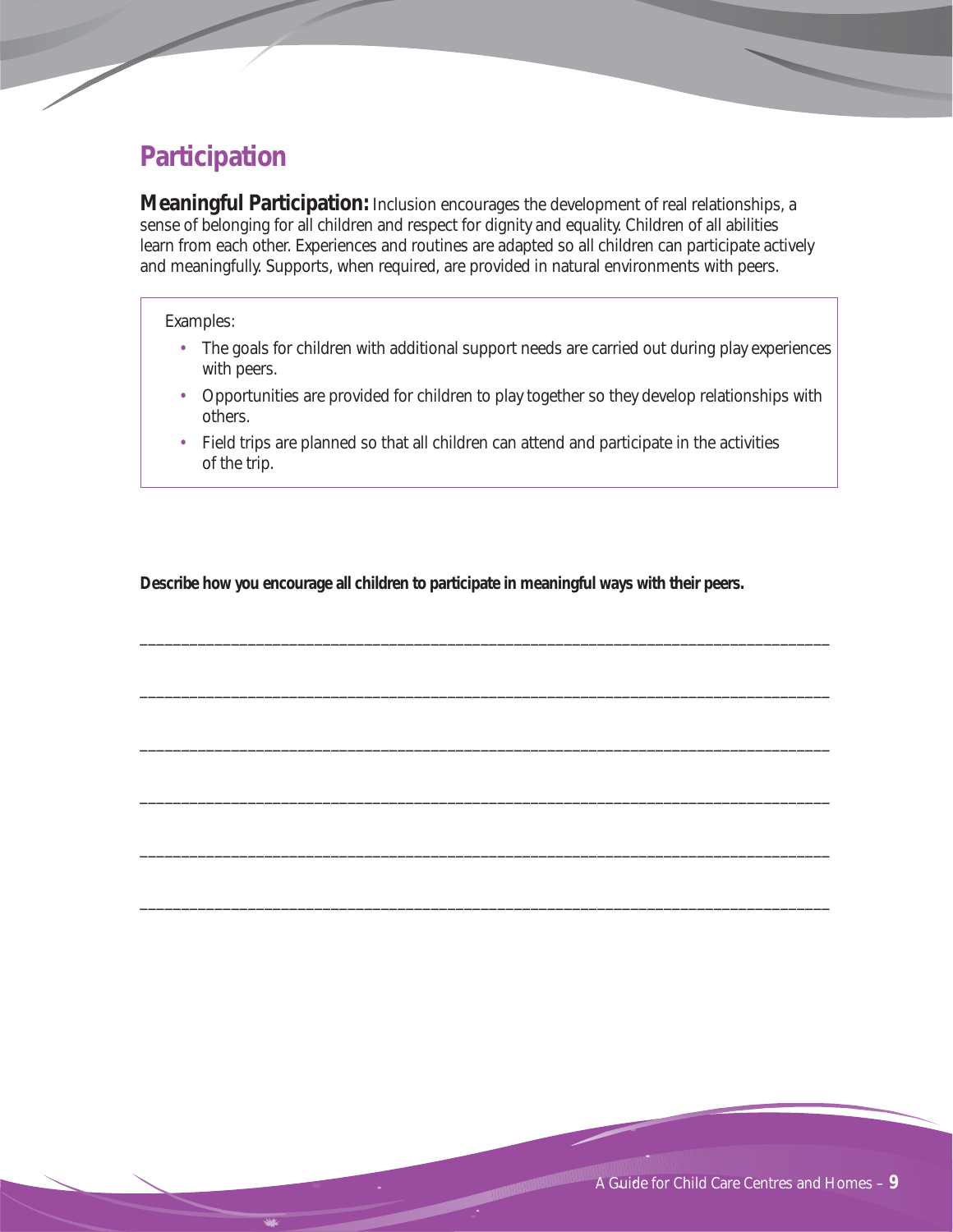**Individual early learning and child care:** Each child is unique with a range of abilities and variety of needs. Each child's abilities are considered and their needs are met so everyone develops to their fullest potential. This is done with a supportive approach that builds on each child's strengths.

#### Examples:

- I observe and document children's play to identify the abilities and needs of each child.
- We limit the number of large group activities throughout the day so all children can actively participate in the experiences provided.
- We offer sensory toys for children to use during large group activities and we shorten the length of the activity when children show signs of disinterest. We leave the box of sensory toys out in the room, so children can find them during the day, when needed.
- A private space is accessible for children to use when they feel they need time alone.

**Describe how you build on each child's strengths to respond to his or her abilities and needs.** 

\_\_\_\_\_\_\_\_\_\_\_\_\_\_\_\_\_\_\_\_\_\_\_\_\_\_\_\_\_\_\_\_\_\_\_\_\_\_\_\_\_\_\_\_\_\_\_\_\_\_\_\_\_\_\_\_\_\_\_\_\_\_\_\_\_\_\_\_\_\_\_\_\_\_\_\_\_\_\_\_\_\_\_

\_\_\_\_\_\_\_\_\_\_\_\_\_\_\_\_\_\_\_\_\_\_\_\_\_\_\_\_\_\_\_\_\_\_\_\_\_\_\_\_\_\_\_\_\_\_\_\_\_\_\_\_\_\_\_\_\_\_\_\_\_\_\_\_\_\_\_\_\_\_\_\_\_\_\_\_\_\_\_\_\_\_\_

\_\_\_\_\_\_\_\_\_\_\_\_\_\_\_\_\_\_\_\_\_\_\_\_\_\_\_\_\_\_\_\_\_\_\_\_\_\_\_\_\_\_\_\_\_\_\_\_\_\_\_\_\_\_\_\_\_\_\_\_\_\_\_\_\_\_\_\_\_\_\_\_\_\_\_\_\_\_\_\_\_\_\_

\_\_\_\_\_\_\_\_\_\_\_\_\_\_\_\_\_\_\_\_\_\_\_\_\_\_\_\_\_\_\_\_\_\_\_\_\_\_\_\_\_\_\_\_\_\_\_\_\_\_\_\_\_\_\_\_\_\_\_\_\_\_\_\_\_\_\_\_\_\_\_\_\_\_\_\_\_\_\_\_\_\_\_

\_\_\_\_\_\_\_\_\_\_\_\_\_\_\_\_\_\_\_\_\_\_\_\_\_\_\_\_\_\_\_\_\_\_\_\_\_\_\_\_\_\_\_\_\_\_\_\_\_\_\_\_\_\_\_\_\_\_\_\_\_\_\_\_\_\_\_\_\_\_\_\_\_\_\_\_\_\_\_\_\_\_\_

\_\_\_\_\_\_\_\_\_\_\_\_\_\_\_\_\_\_\_\_\_\_\_\_\_\_\_\_\_\_\_\_\_\_\_\_\_\_\_\_\_\_\_\_\_\_\_\_\_\_\_\_\_\_\_\_\_\_\_\_\_\_\_\_\_\_\_\_\_\_\_\_\_\_\_\_\_\_\_\_\_\_\_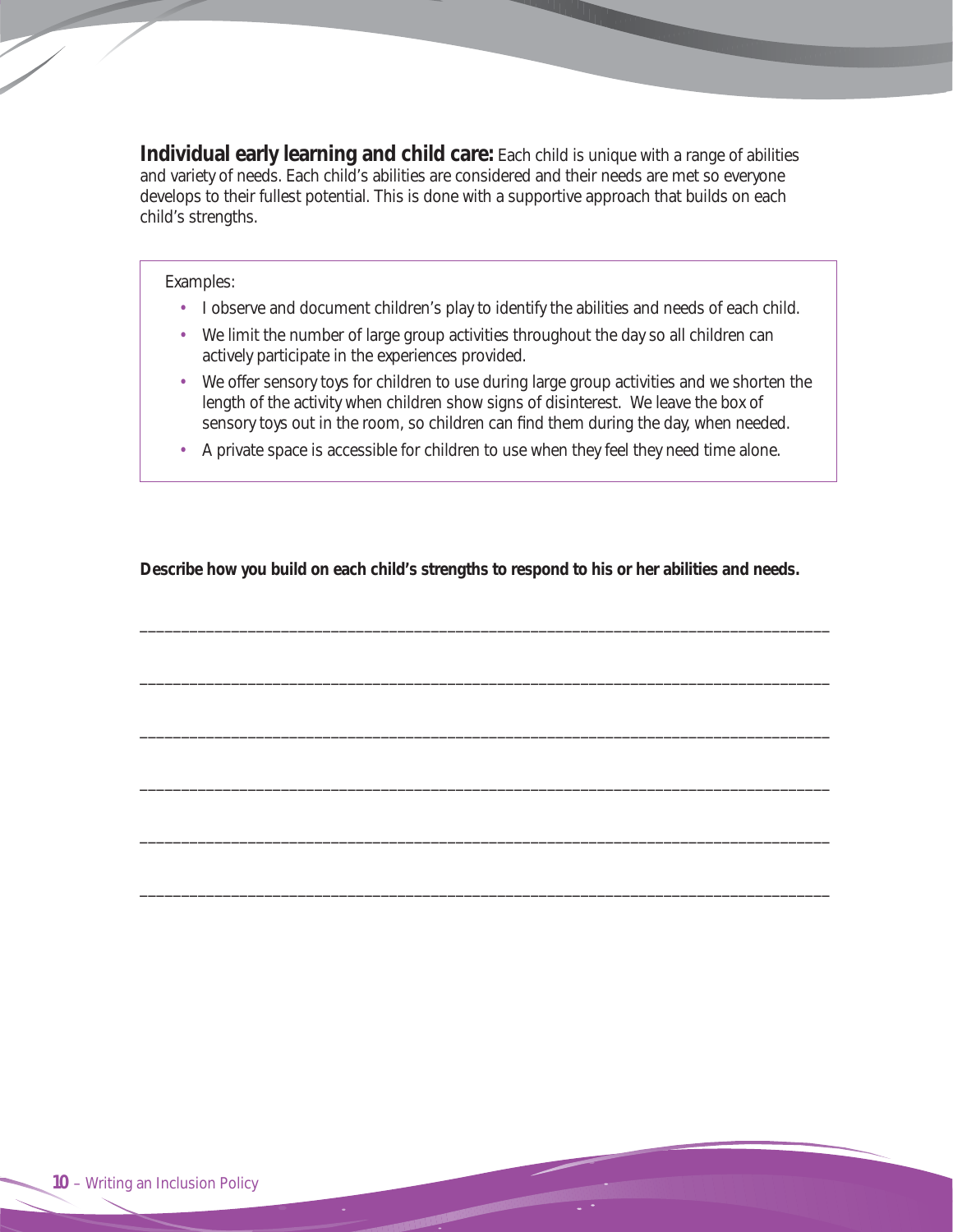### **Support**

**Family Centred Practice:** Your policy and practices consider the desires of each family. You support families by ensuring their child's development and needs are recognized so each family can make appropriate choices for their child. There is acknowledgement and respect for the priorities the family has for their child. Families are encouraged and supported to make decisions about early intervention options.

Examples:

- I speak to each family every day. We share information about the child's day and evening.
- We set meetings based on the parent's schedule.
- During individual program plan review meetings, we let parents be the first to discuss the successes of their child.

**Describe how you encourage all families to take part in making decisions about their child.** 

\_\_\_\_\_\_\_\_\_\_\_\_\_\_\_\_\_\_\_\_\_\_\_\_\_\_\_\_\_\_\_\_\_\_\_\_\_\_\_\_\_\_\_\_\_\_\_\_\_\_\_\_\_\_\_\_\_\_\_\_\_\_\_\_\_\_\_\_\_\_\_\_\_\_\_\_\_\_\_\_\_\_\_

\_\_\_\_\_\_\_\_\_\_\_\_\_\_\_\_\_\_\_\_\_\_\_\_\_\_\_\_\_\_\_\_\_\_\_\_\_\_\_\_\_\_\_\_\_\_\_\_\_\_\_\_\_\_\_\_\_\_\_\_\_\_\_\_\_\_\_\_\_\_\_\_\_\_\_\_\_\_\_\_\_\_\_

\_\_\_\_\_\_\_\_\_\_\_\_\_\_\_\_\_\_\_\_\_\_\_\_\_\_\_\_\_\_\_\_\_\_\_\_\_\_\_\_\_\_\_\_\_\_\_\_\_\_\_\_\_\_\_\_\_\_\_\_\_\_\_\_\_\_\_\_\_\_\_\_\_\_\_\_\_\_\_\_\_\_\_

\_\_\_\_\_\_\_\_\_\_\_\_\_\_\_\_\_\_\_\_\_\_\_\_\_\_\_\_\_\_\_\_\_\_\_\_\_\_\_\_\_\_\_\_\_\_\_\_\_\_\_\_\_\_\_\_\_\_\_\_\_\_\_\_\_\_\_\_\_\_\_\_\_\_\_\_\_\_\_\_\_\_\_

\_\_\_\_\_\_\_\_\_\_\_\_\_\_\_\_\_\_\_\_\_\_\_\_\_\_\_\_\_\_\_\_\_\_\_\_\_\_\_\_\_\_\_\_\_\_\_\_\_\_\_\_\_\_\_\_\_\_\_\_\_\_\_\_\_\_\_\_\_\_\_\_\_\_\_\_\_\_\_\_\_\_\_

\_\_\_\_\_\_\_\_\_\_\_\_\_\_\_\_\_\_\_\_\_\_\_\_\_\_\_\_\_\_\_\_\_\_\_\_\_\_\_\_\_\_\_\_\_\_\_\_\_\_\_\_\_\_\_\_\_\_\_\_\_\_\_\_\_\_\_\_\_\_\_\_\_\_\_\_\_\_\_\_\_\_\_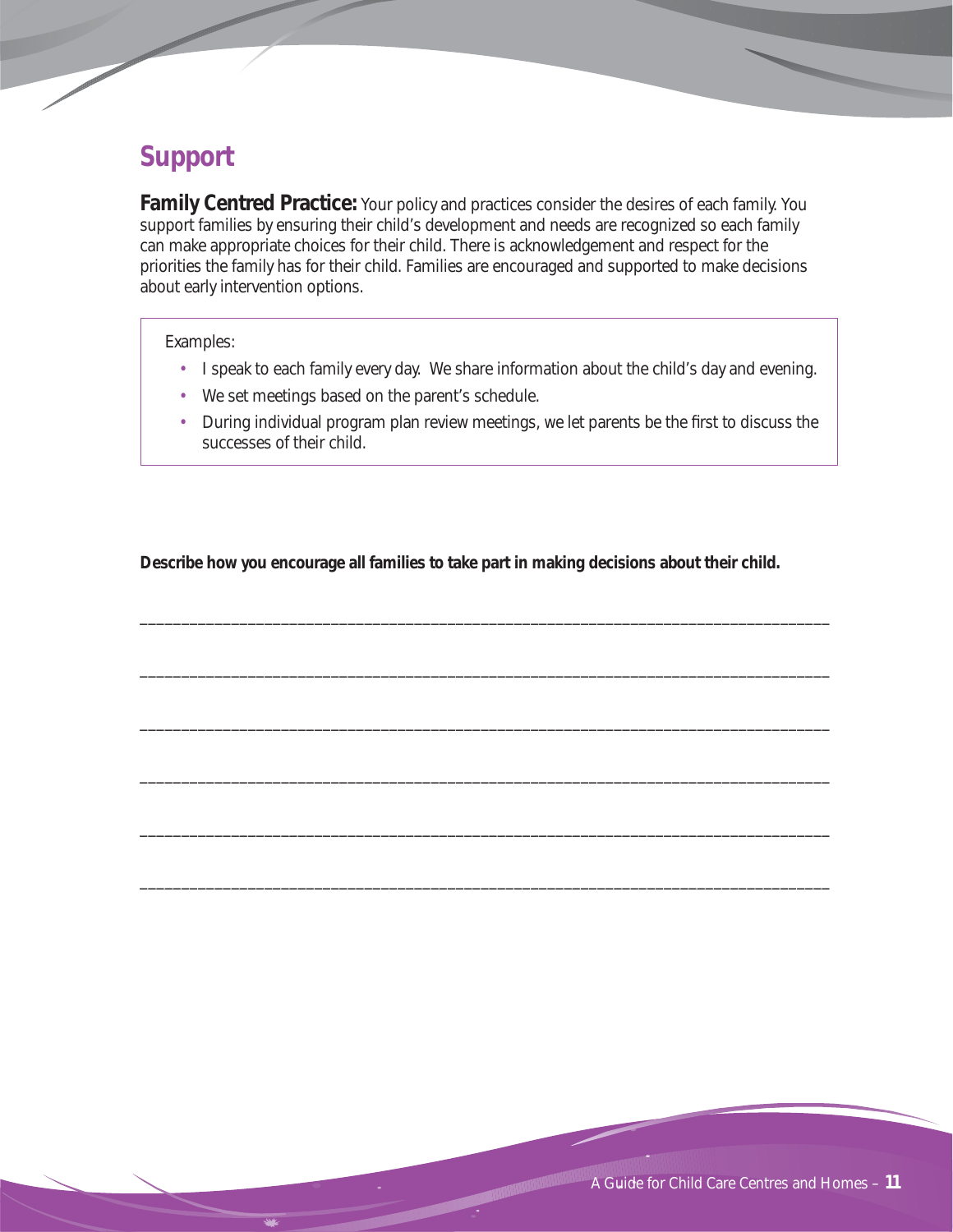**Collaboration among partners:** Outcomes for children improve when the relationships among partners are based on trust and respect and supports are co-ordinated and complimentary. Parents are recognized for their understanding of their child. Professionals, including staff or the provider are recognized for their experience and knowledge of child development. When these partners work together and communicate openly, goals are set for the child and appropriate supports can be planned. Existing supports and community resources are used and adapted to meet these goals.

#### Examples:

- I attend individual program plan meetings with the parents of the child with additional support needs.
- The desires of the family, the needs, abilities and interests of the child and the knowledge of professionals are used to create the individual program plan.
- During visits to the facility, the early intervention service provider and/or therapist and the early childhood educator decide together on the best strategies for the group setting to support the child.

\_\_\_\_\_\_\_\_\_\_\_\_\_\_\_\_\_\_\_\_\_\_\_\_\_\_\_\_\_\_\_\_\_\_\_\_\_\_\_\_\_\_\_\_\_\_\_\_\_\_\_\_\_\_\_\_\_\_\_\_\_\_\_\_\_\_\_\_\_\_\_\_\_\_\_\_\_\_\_\_\_\_\_

\_\_\_\_\_\_\_\_\_\_\_\_\_\_\_\_\_\_\_\_\_\_\_\_\_\_\_\_\_\_\_\_\_\_\_\_\_\_\_\_\_\_\_\_\_\_\_\_\_\_\_\_\_\_\_\_\_\_\_\_\_\_\_\_\_\_\_\_\_\_\_\_\_\_\_\_\_\_\_\_\_\_\_

\_\_\_\_\_\_\_\_\_\_\_\_\_\_\_\_\_\_\_\_\_\_\_\_\_\_\_\_\_\_\_\_\_\_\_\_\_\_\_\_\_\_\_\_\_\_\_\_\_\_\_\_\_\_\_\_\_\_\_\_\_\_\_\_\_\_\_\_\_\_\_\_\_\_\_\_\_\_\_\_\_\_\_

\_\_\_\_\_\_\_\_\_\_\_\_\_\_\_\_\_\_\_\_\_\_\_\_\_\_\_\_\_\_\_\_\_\_\_\_\_\_\_\_\_\_\_\_\_\_\_\_\_\_\_\_\_\_\_\_\_\_\_\_\_\_\_\_\_\_\_\_\_\_\_\_\_\_\_\_\_\_\_\_\_\_\_

\_\_\_\_\_\_\_\_\_\_\_\_\_\_\_\_\_\_\_\_\_\_\_\_\_\_\_\_\_\_\_\_\_\_\_\_\_\_\_\_\_\_\_\_\_\_\_\_\_\_\_\_\_\_\_\_\_\_\_\_\_\_\_\_\_\_\_\_\_\_\_\_\_\_\_\_\_\_\_\_\_\_\_

\_\_\_\_\_\_\_\_\_\_\_\_\_\_\_\_\_\_\_\_\_\_\_\_\_\_\_\_\_\_\_\_\_\_\_\_\_\_\_\_\_\_\_\_\_\_\_\_\_\_\_\_\_\_\_\_\_\_\_\_\_\_\_\_\_\_\_\_\_\_\_\_\_\_\_\_\_\_\_\_\_\_\_

#### **Describe how you work together with parents and professionals.**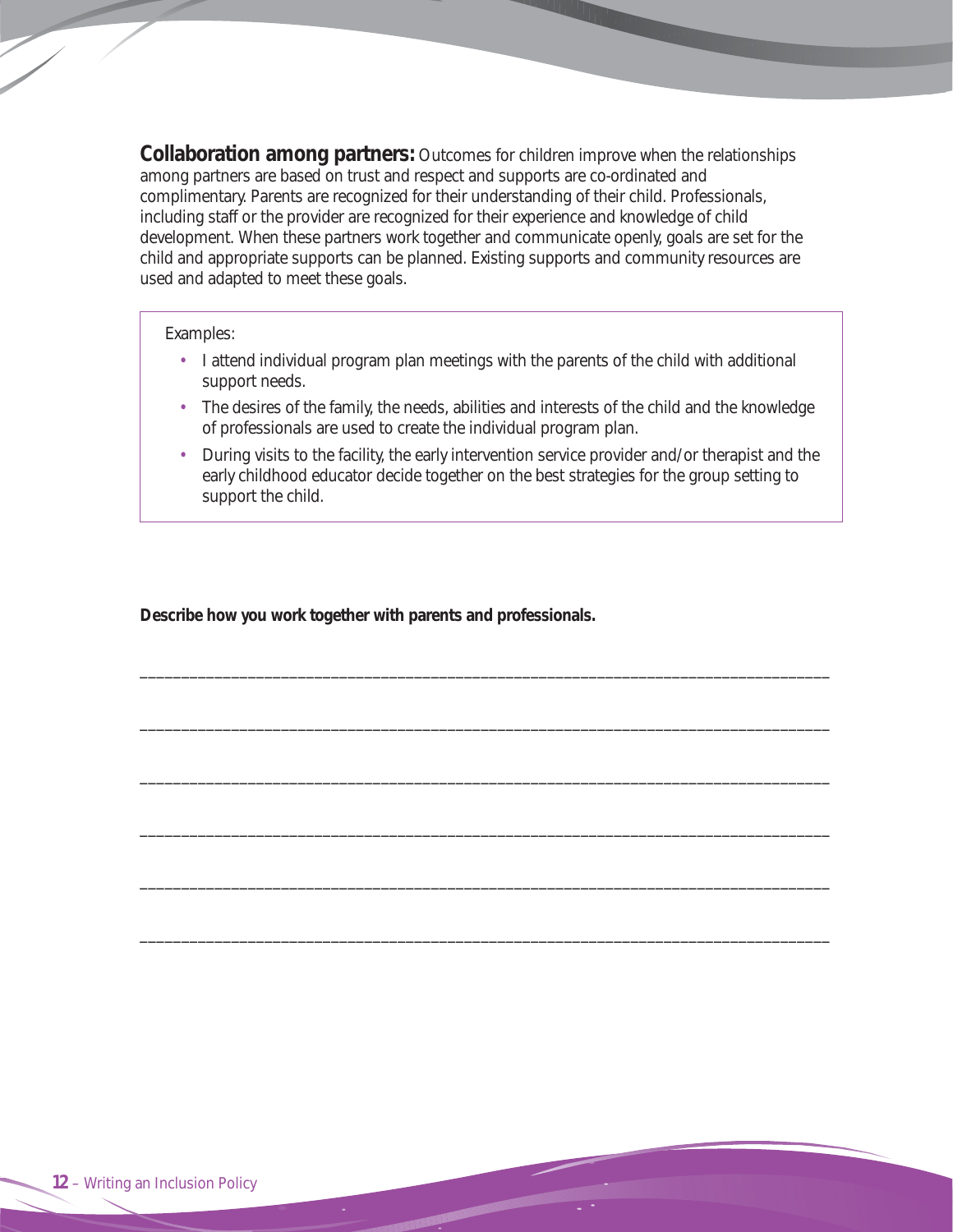**Staff Supports:** Staff or the provider need training and resources to be effective at including all children while meeting individual needs. Professional development focuses on flexible practices for all children, such as a workshop on inclusive social play. Staff or the provider may also need specialized training for specific procedures required by individual children. For example, an occupational therapist may provide hands-on instruction on the appropriate lifting techniques for a child with limited mobility. In a child care centre or nursery school, the director supports staff in responding to the abilities and needs of each child.

#### Examples:

- Staff are required to complete a specific number of hours of professional development each year. Some of these hours are devoted to inclusion.
- Medical procedures required for each child are taught to staff by a registered nurse or other health care professional.

\_\_\_\_\_\_\_\_\_\_\_\_\_\_\_\_\_\_\_\_\_\_\_\_\_\_\_\_\_\_\_\_\_\_\_\_\_\_\_\_\_\_\_\_\_\_\_\_\_\_\_\_\_\_\_\_\_\_\_\_\_\_\_\_\_\_\_\_\_\_\_\_\_\_\_\_\_\_\_\_\_\_\_

\_\_\_\_\_\_\_\_\_\_\_\_\_\_\_\_\_\_\_\_\_\_\_\_\_\_\_\_\_\_\_\_\_\_\_\_\_\_\_\_\_\_\_\_\_\_\_\_\_\_\_\_\_\_\_\_\_\_\_\_\_\_\_\_\_\_\_\_\_\_\_\_\_\_\_\_\_\_\_\_\_\_\_

\_\_\_\_\_\_\_\_\_\_\_\_\_\_\_\_\_\_\_\_\_\_\_\_\_\_\_\_\_\_\_\_\_\_\_\_\_\_\_\_\_\_\_\_\_\_\_\_\_\_\_\_\_\_\_\_\_\_\_\_\_\_\_\_\_\_\_\_\_\_\_\_\_\_\_\_\_\_\_\_\_\_\_

\_\_\_\_\_\_\_\_\_\_\_\_\_\_\_\_\_\_\_\_\_\_\_\_\_\_\_\_\_\_\_\_\_\_\_\_\_\_\_\_\_\_\_\_\_\_\_\_\_\_\_\_\_\_\_\_\_\_\_\_\_\_\_\_\_\_\_\_\_\_\_\_\_\_\_\_\_\_\_\_\_\_\_

\_\_\_\_\_\_\_\_\_\_\_\_\_\_\_\_\_\_\_\_\_\_\_\_\_\_\_\_\_\_\_\_\_\_\_\_\_\_\_\_\_\_\_\_\_\_\_\_\_\_\_\_\_\_\_\_\_\_\_\_\_\_\_\_\_\_\_\_\_\_\_\_\_\_\_\_\_\_\_\_\_\_\_

\_\_\_\_\_\_\_\_\_\_\_\_\_\_\_\_\_\_\_\_\_\_\_\_\_\_\_\_\_\_\_\_\_\_\_\_\_\_\_\_\_\_\_\_\_\_\_\_\_\_\_\_\_\_\_\_\_\_\_\_\_\_\_\_\_\_\_\_\_\_\_\_\_\_\_\_\_\_\_\_\_\_\_

**Describe what supports are available for the staff or the provider.**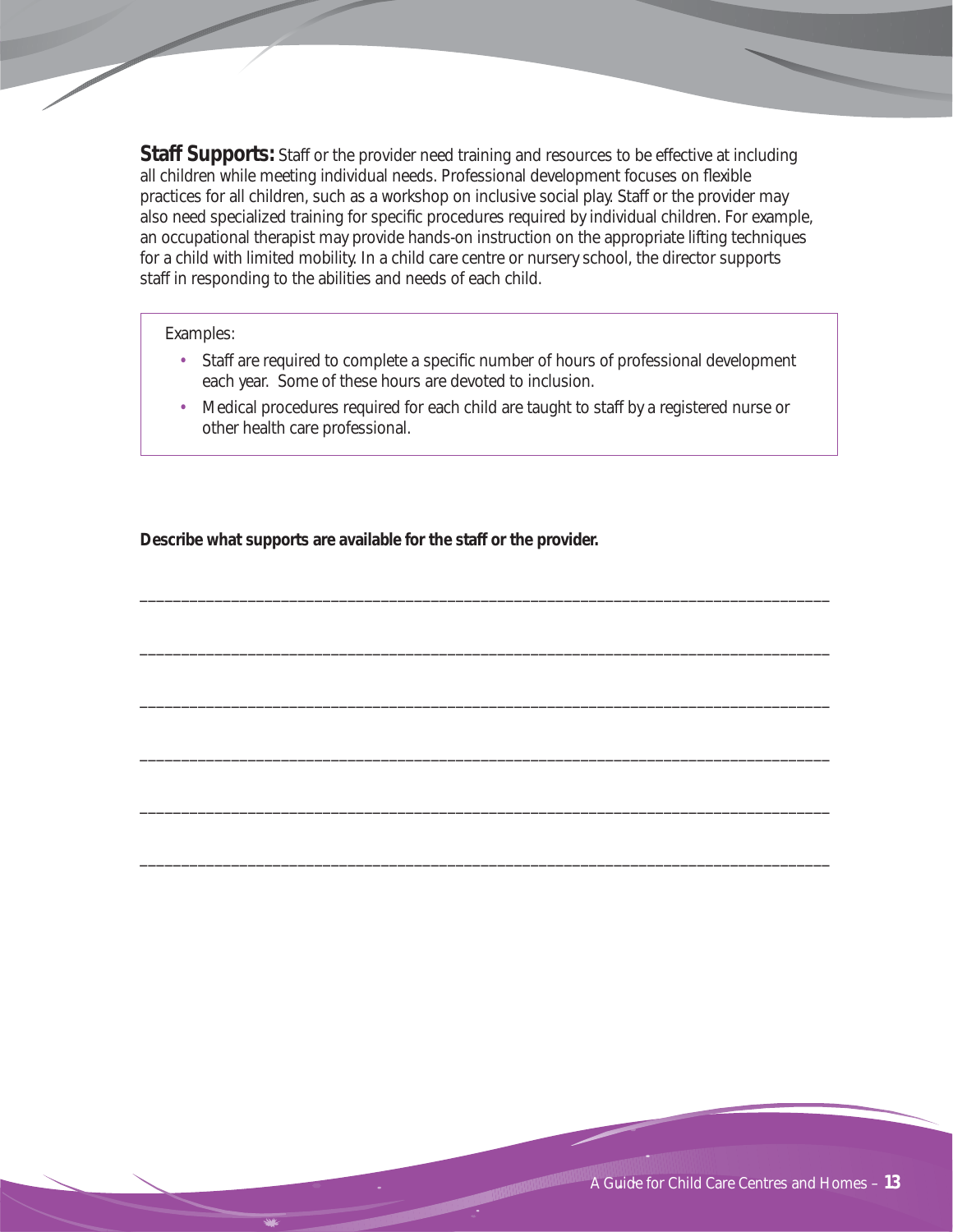#### **2. Consider language**

The words you use in a policy have a significant effect on your practices. Carefully chosen language will ensure you are promoting appropriate practices.

**General Language:** Use language that supports the intent of your inclusion policy and clearly describes your inclusive practice. Use words such as "**all**," "**every**" or "**each**."

#### Examples:

- All children are valued.
- We get to know every child as an individual and make changes to our environment to promote each child's development.

People-First Language: The person or child should always come first when you refer to a disability. This focuses attention on the child and his or her abilities, rather than the disability. For example: use child with autism rather than autistic child.

**Strength-Based Language:** State your policy in a way that focuses on the abilities of each child rather than on disabilities. For example, "We welcome children of all abilities." over "We welcome children with disabilities."

Definitions: Terms used in your policy may need to be defined so families and the public can understand the meaning of your policy. For example:

- a child with additional support needs
- adapted equipment
- professionals who work with your program

Make sure you are specific and explain words and concepts.

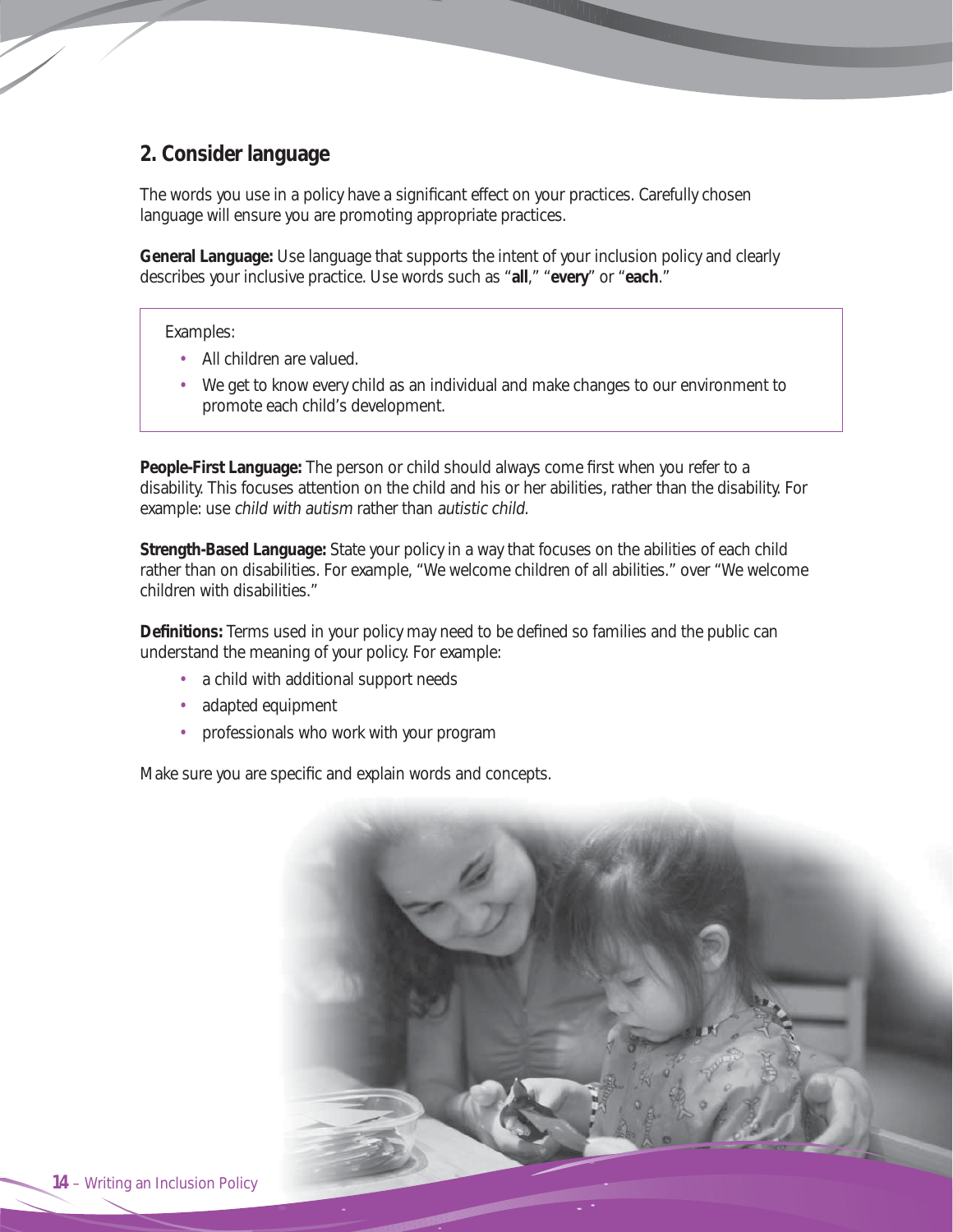**3. Write an inclusion policy statement based on the principles of inclusion.**

In the above steps you have considered the principles of inclusion and thought about language. You now have the information needed to write a draft of your policy statement.

The principles of inclusion are access, participation and support. Your inclusion policy needs to describe each one. The following examples may help.

#### **Access**

Access describes community inclusion and the inclusive environment. The information gathered in section one (1) will help you describe access in your inclusion policy.

#### Examples:

- We accept and welcome children of all abilities.
- Indoor and outdoor areas are arranged so all children can move freely and make choices based on their abilities, interests and needs.
- We make changes to our daily program to meet the needs of each child.

#### **Participation**

Participation refers to meaningful participation and individual early learning and child care. The information gathered in section one (1) will help you describe participation in your inclusion policy.

#### Examples:

- Opportunities are provided for all children to participate in social free play and routines throughout the day.
- We believe that each child deserves an environment and experiences that promote growth in all areas of his or her development.
- We use program approaches that best meet the needs of each child and his or her family.

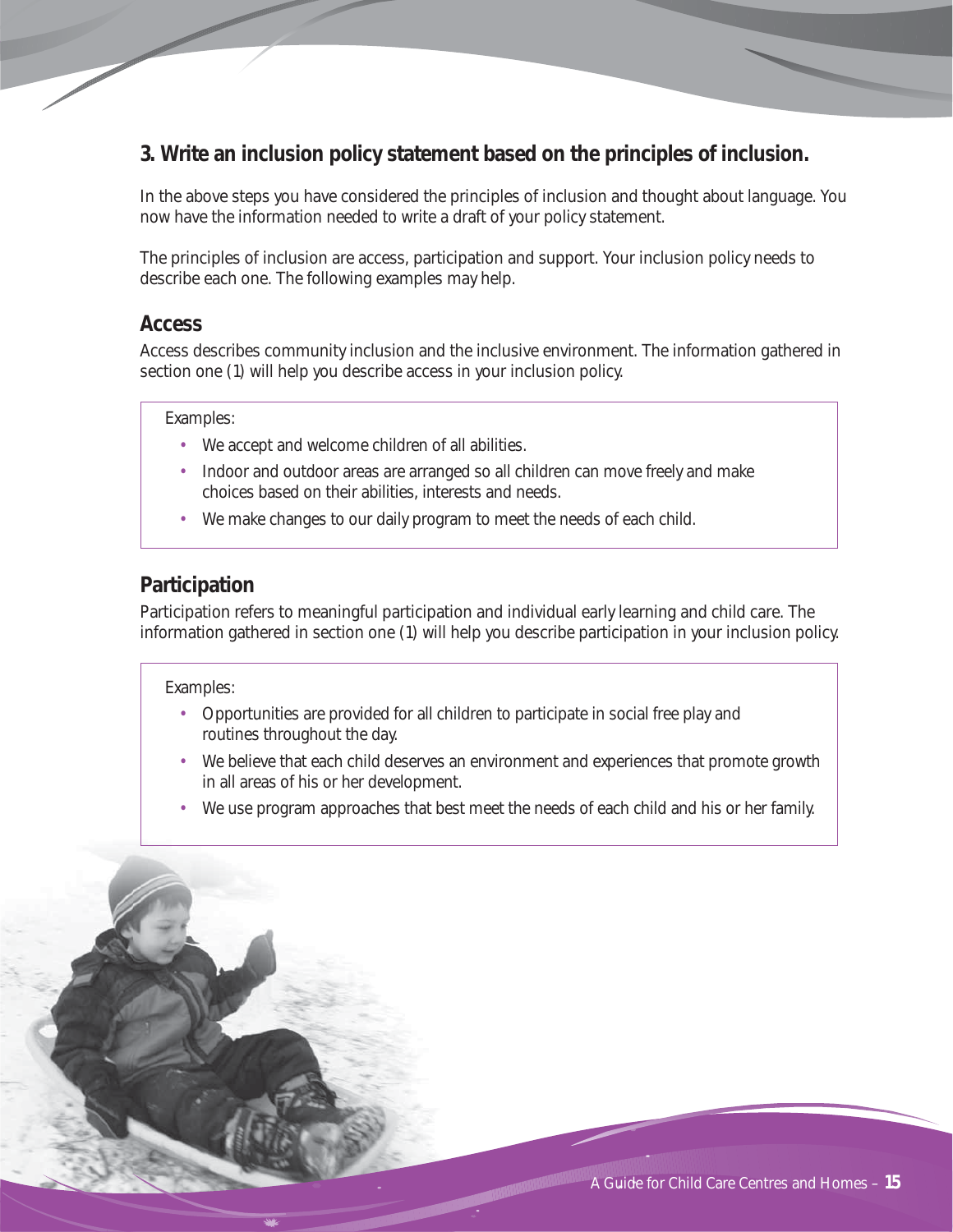#### **Support**

Support describes family centred practice, collaboration among partners and staff supports. The information gathered in section one (1) will help you describe support in your inclusion policy.

#### Examples:

- We respect and value input from parents and encourage them to be part of the decision making process for their child.
- We support families by consulting with early intervention professionals.
- We work with parents and professionals who have valuable knowledge and expertise to share with us and each other.
- I receive professional development in current areas of child development, research, theory and practice.

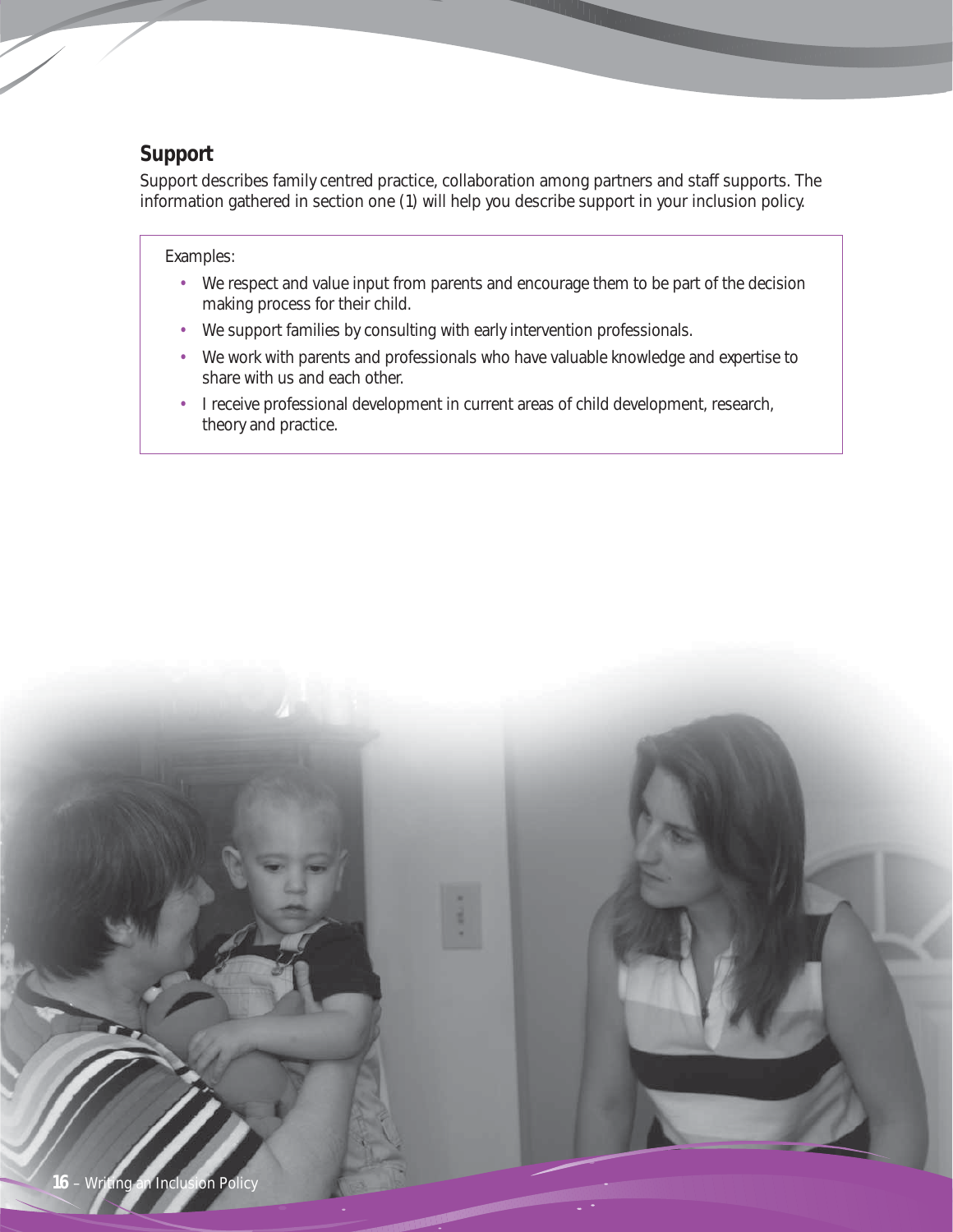#### Write your inclusion policy statement

Now that you have collected information about your program, this will help you describe access, participation and support in the written statement of your inclusion policy. You can assign one person from your team to put together all feedback from the exercise in step one (1) of this guide. This will be the first draft of your inclusion policy statement.

**TANAHIMA**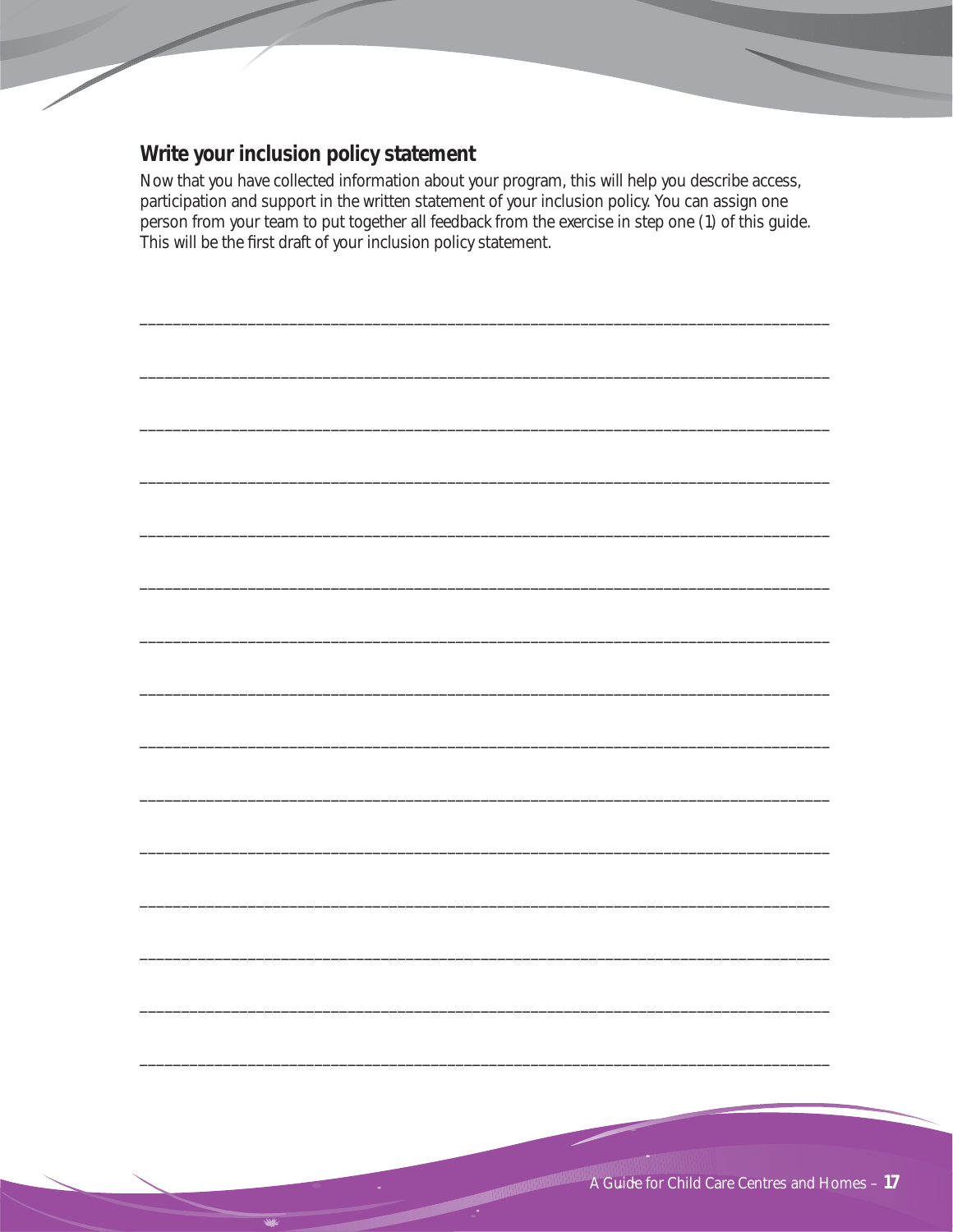## **Putting it all together**

The chart below is a summary of the information provided in this guide. You can use it to evaluate your inclusion policy and ensure you have captured key concepts to describe access, participation and support.

| <b>ACCESS</b>                                                                                                                                 |                                                                                                                                                                                                                                                                                                                                                                         |                                                                                                                                                                                                                                                                              |  |
|-----------------------------------------------------------------------------------------------------------------------------------------------|-------------------------------------------------------------------------------------------------------------------------------------------------------------------------------------------------------------------------------------------------------------------------------------------------------------------------------------------------------------------------|------------------------------------------------------------------------------------------------------------------------------------------------------------------------------------------------------------------------------------------------------------------------------|--|
| <b>Key Concepts</b>                                                                                                                           | Principles of Inclusion                                                                                                                                                                                                                                                                                                                                                 | Sample Wording                                                                                                                                                                                                                                                               |  |
| Community<br>Inclusion<br>Make all reasonable<br>efforts to enroll<br>children with<br>additional support<br>needs.                           | Every child is able to attend early learning<br>and child care programs.<br>A child's additional support needs do not<br>hinder a family's ability to enroll in a child<br>care program.<br>The family has access to the hours and<br>days of attendance available to every<br>family.                                                                                  | We accept and welcome children of<br>all abilities.<br>Our program supports the full<br>inclusion of children who require<br>additional support because of<br>a physical, cognitive, social or<br>emotional need.                                                            |  |
| Inclusive<br>Environment<br>Set up and make<br>changes to the<br>program so all<br>children can access<br>areas, materials and<br>activities. | The physical environment is set up to<br>consider the unique needs of each child.<br>All areas are accessible.<br>Materials and equipment are visible and<br>٠<br>at the children's level so all children can<br>access items independently.<br>Adaptations are made to equipment and<br>furniture.<br>Adjustments are made to routines and<br>$\bullet$<br>transitions | Indoor and outdoor areas are<br>arranged so all children can move<br>freely and make choices based on<br>their abilities, interests and needs.<br>We make changes to our daily<br>program to meet the needs of each<br>child.                                                |  |
| <b>PARTICIPATION</b>                                                                                                                          |                                                                                                                                                                                                                                                                                                                                                                         |                                                                                                                                                                                                                                                                              |  |
| <b>Key Concepts</b>                                                                                                                           | Principles of Inclusion                                                                                                                                                                                                                                                                                                                                                 | Sample Wording                                                                                                                                                                                                                                                               |  |
| Meaningful<br>Participation<br>Children participate in<br>meaningful ways with<br>their peers.                                                | Experiences and routines are adapted.<br>$\bullet$<br>The development of real relationships and<br>a sense of belonging are encouraged.<br>Respect for dignity and equality is<br>developed and promoted.<br>All children learn from each other.<br>Supports are provided in natural<br>$\bullet$<br>environments with peers.                                           | Opportunities are provided for all<br>children to participate in social free<br>play and routines throughout the<br>day.<br>We provide developmentally<br>appropriate group experiences<br>for all children and encourage the<br>socialization of every child with<br>peers. |  |
| Individual early<br>learning and child<br>care<br>Respond to the<br>abilities and needs of<br>each child.                                     | Each child's abilities are considered and<br>needs are met.<br>A supportive approach is used that builds<br>on each child's strengths.                                                                                                                                                                                                                                  | We believe that each child deserves<br>an environment and experiences<br>that promote growth in all areas of<br>his or her development.<br>We use program approaches that<br>best meet the needs of each child<br>and his or her family.                                     |  |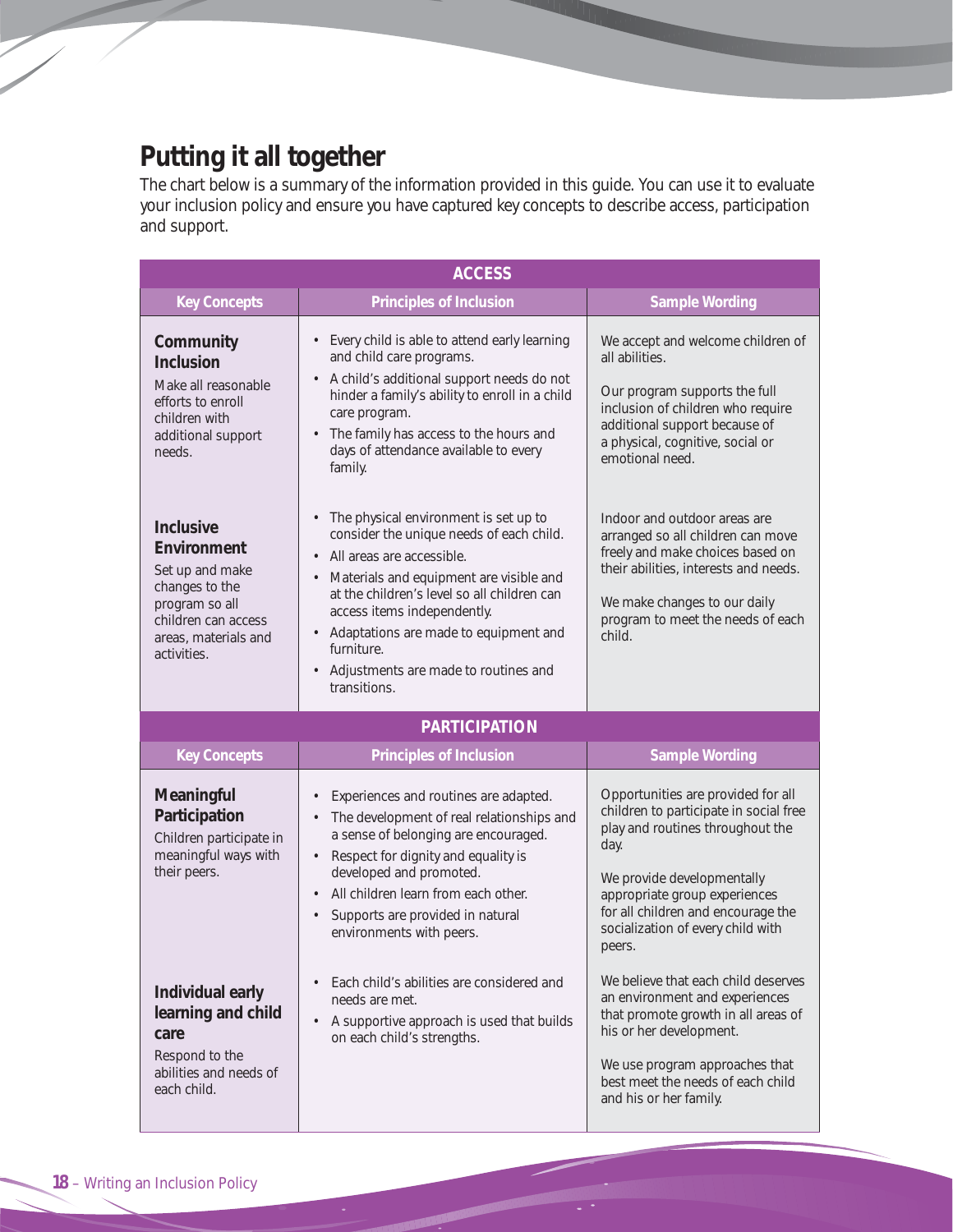| <b>SUPPORT</b>                                                                                           |                                                                                                                                                                                                                                                                                                                                                                                                                                                                           |                                                                                                                                                                                                                                                 |  |
|----------------------------------------------------------------------------------------------------------|---------------------------------------------------------------------------------------------------------------------------------------------------------------------------------------------------------------------------------------------------------------------------------------------------------------------------------------------------------------------------------------------------------------------------------------------------------------------------|-------------------------------------------------------------------------------------------------------------------------------------------------------------------------------------------------------------------------------------------------|--|
| <b>Key Concepts</b>                                                                                      | Principles of Inclusion                                                                                                                                                                                                                                                                                                                                                                                                                                                   | Sample Wording                                                                                                                                                                                                                                  |  |
| <b>Family-Centred</b><br>Practice<br>Families can take part<br>in making decisions<br>about their child. | Families are encouraged and supported to<br>$\bullet$<br>make decisions about early intervention<br>options.<br>• Each child's development and needs<br>are recognized so families can make<br>appropriate choices.<br>• The priorities the family have for their<br>child are acknowledged and respected.                                                                                                                                                                | We respect and value input from<br>parents and encourage them to be<br>part of the decision making process<br>for their child.<br>We recognize the desires of the<br>family.                                                                    |  |
| Collaboration<br>among partners<br>Staff or the provider<br>work with parents and<br>professionals.      | Relationships among partners are based<br>$\bullet$<br>on trust and respect.<br>Supports for the child are co-ordinated<br>$\bullet$<br>and complimentary.<br>• Each partner brings knowledge and<br>expertise to the group.<br>Partners work together and communicate<br>$\bullet$<br>openly.<br>• Goals are set for the child and appropriate<br>supports are planned.<br>Existing supports and community resources<br>$\bullet$<br>are used and adapted to meet goals. | We support families by<br>consulting with early intervention<br>professionals.<br>We work with parents and early<br>intervention professionals who have<br>valuable knowledge and expertise to<br>share with each other.                        |  |
| <b>Staff Supports</b><br>Supports are available<br>for staff or the<br>provider.                         | All staff or the provider need training in<br>$\bullet$<br>flexible and responsive practices and in<br>carrying out specific procedures.<br>In a child care centre or nursery school,<br>$\bullet$<br>the director supports the staff in<br>responding to the abilities and needs of<br>each child.                                                                                                                                                                       | I receive professional development in<br>current areas of child development,<br>research, theory and practice.<br>We are committed to learning more<br>about various disabilities and full<br>inclusion as part of our annual<br>training plan. |  |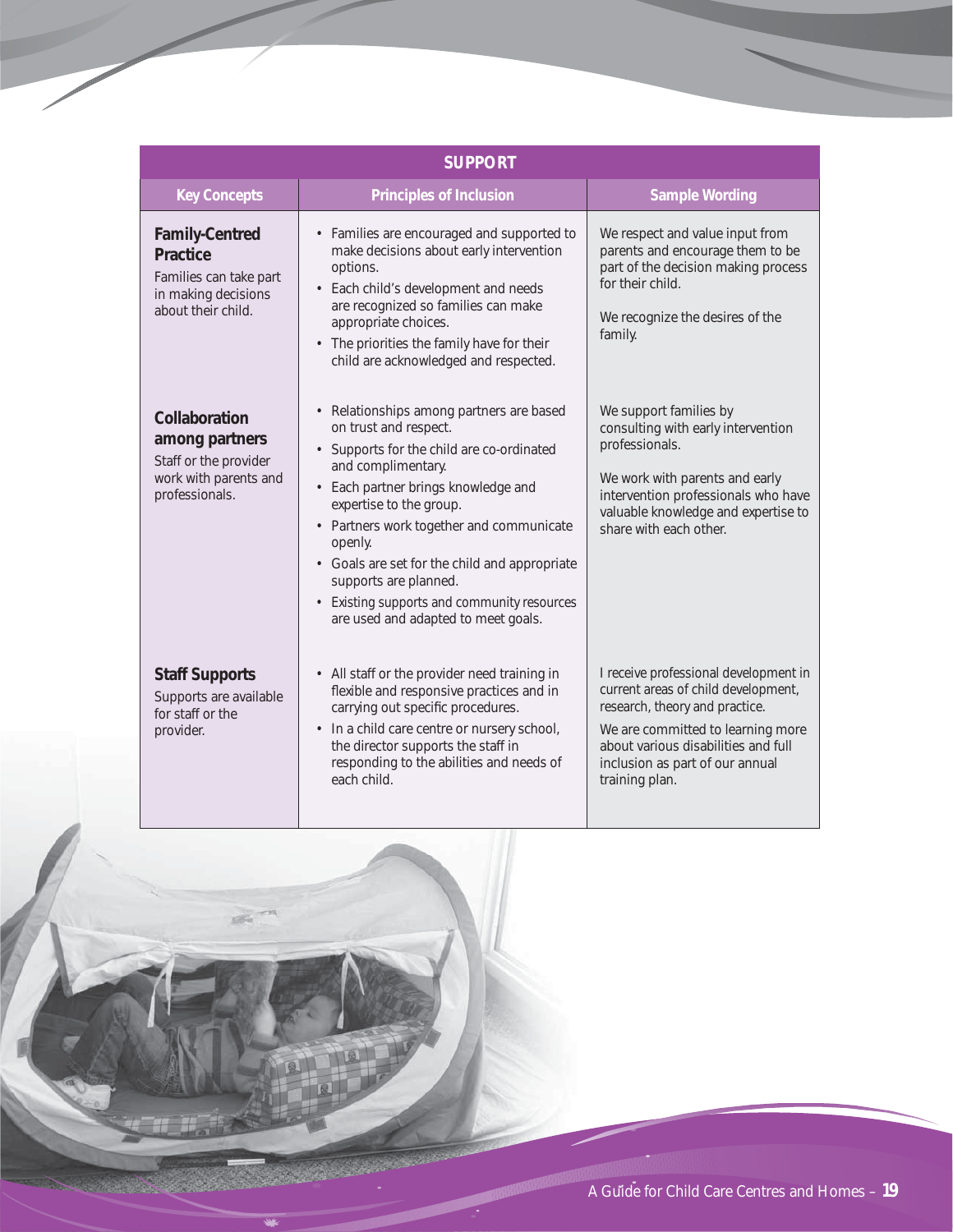## Implementing Your Inclusion Policy

**1. Ensure your other policies, procedures and practices agree with your inclusion policy.** 

Your inclusion policy affects all aspects of your program as well as the children, parents, staff, community members and the board of directors or parent advisory group. The principles of inclusion in your policy statement should be reflected in your program's other policies and procedures, describing actions taken by staff in day-to-day practice.

Review existing policies, procedures and practices to ensure they agree with your inclusion policy. Provide further descriptions, when needed, to support the intent of your inclusion policy. Here are some suggestions:

#### **Your program statement should indicate that:**

- all children participate in regular activities and routines
- all children attend fieldtrips, outings and special events with their peer group
- experiences are developmentally appropriate
- supports are made available
- adaptations are made
- individual program plan goals are carried out in the regular daily program
- peers are included in IPP activities and therapies

#### **Your behaviour management policy should include:**

- clear descriptions of positive guidance techniques
- that techniques are adapted based on children's developmental levels
- what supports are available

#### **Your transportation policy should indicate:**

• arrangements your facility makes so all children can be transported on outings

#### **Your enrolment, withdrawal and transition policies should indicate:**

- children of all abilities are welcome to attend your program
- all families have the same hours and days of attendance available
- procedures and practices are in place to help with enrolment transition
- procedures and practices are in place to help during the transition to another early learning and child care program or to school
- your program follows the procedures outlined in Guidelines for Early Childhood Transition to School for Children with Special Needs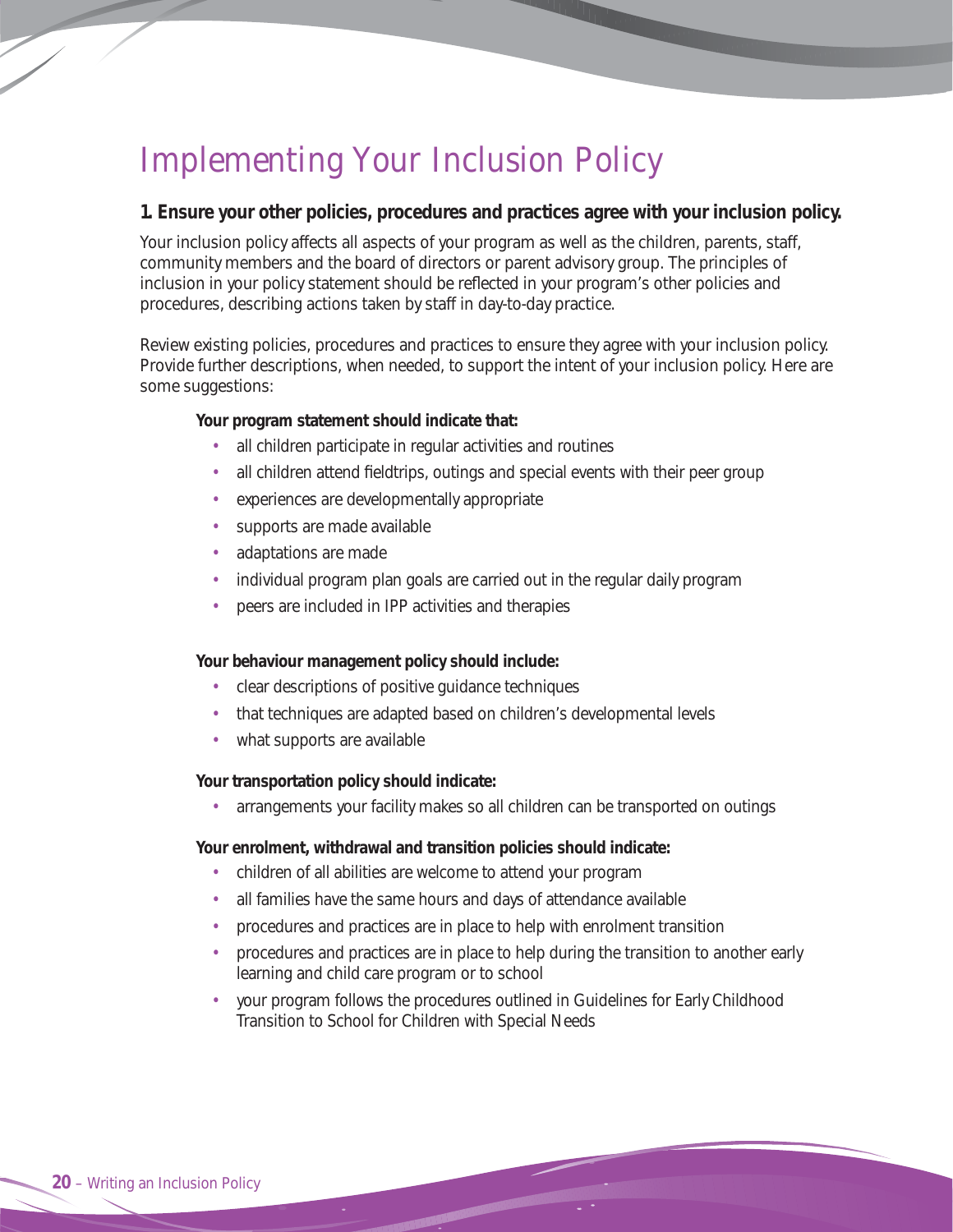#### **Your safety plans should indicate:**

- specific plans for children with additional support needs, including designated staff to help individual children and ensure any specialized equipment or medications are taken during evacuation or shelter-in-place procedures
- there are wide pathways to all exits
- all corridors, stairs and exits are accessible and clear of clutter

#### **Your parent policies and procedures should:**

- identify the strategies used to communicate with parents about their children
- identify how parents are included in decision making and goal setting
- identify consulting services available for families and staff
- indicate that informed, written consent is obtained before there is collaboration between staff or provider and other professionals
- encourage all parents to participate in the program and/or on the board of directors or parent advisory committee

#### **Your staff policies and procedures should:**

- state that all staff members are expected to be involved and work with all of the children in their care
- identify how IPP goals and resources are communicated to all staff
- identify how child care assistants and early childhood educators help each other implement IPP goals
- indicate required annual professional development hours for inclusion training
- identify management members designated to provide inclusion orientation, mentoring and staff support

Review other policies and procedures unique to your program to make them consistent with your inclusion policy.

**2. Get your inclusion policy approved by your board of directors (child care centres and nursery schools).**

When a draft of your inclusion policy is complete, it will need to be presented to your child care centre or nursery school board of directors for review. Your board of directors may make changes before approving the final statement. Once approved, send a copy to your child care co-ordinator. Each family in your program should receive a copy of the policy as an update to the package they received when they enroled.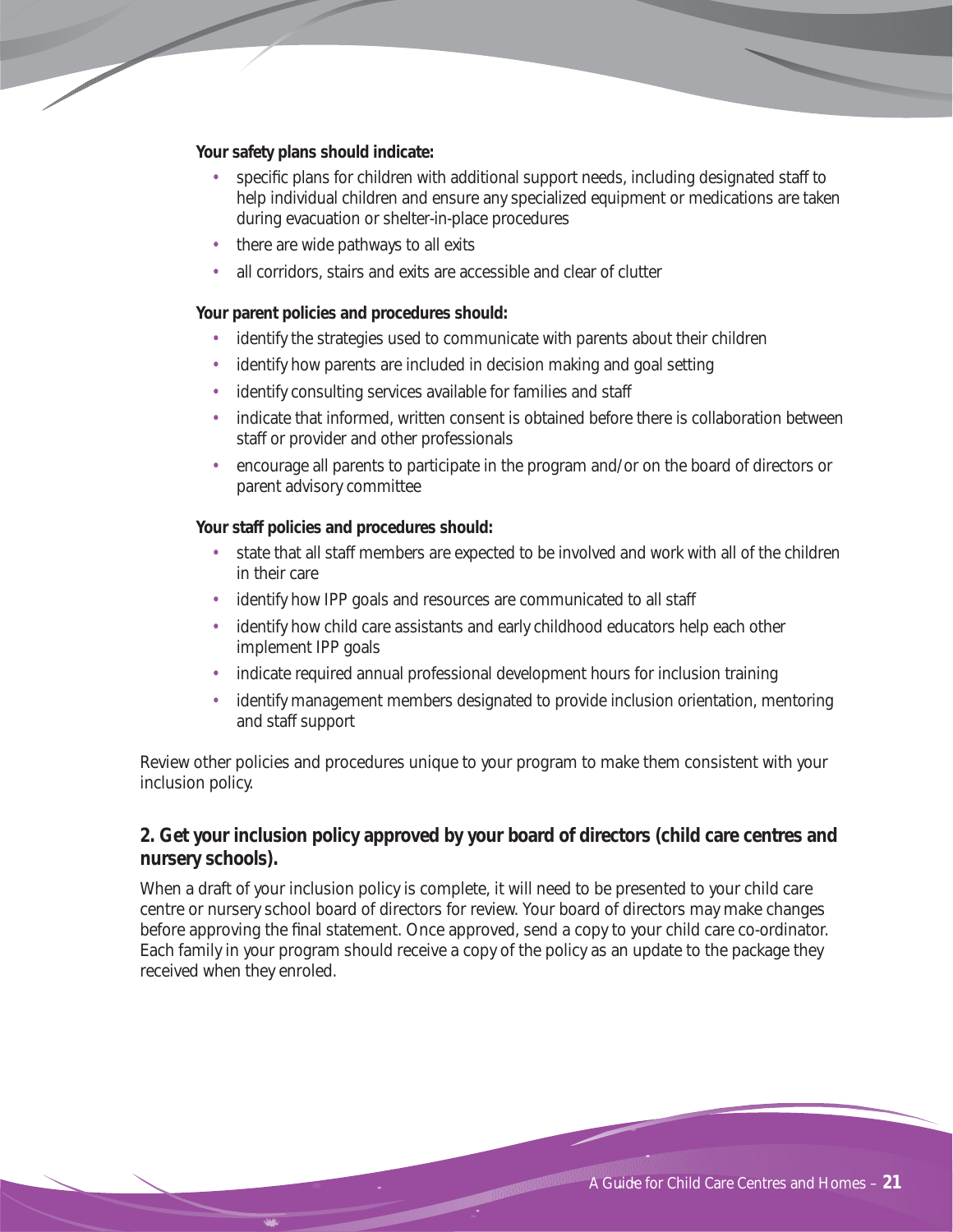**3. Review and update the inclusion policy and other policies, procedures and practices regularly.**

You should re-examine the inclusion policy statement during your regularly scheduled policy review. Any necessary changes or clarifications will need to be reflected throughout your program's policies, procedures and practices. Your updated policy statement will need to be re-approved by your board of directors (if applicable) and a copy sent to your child care co-ordinator.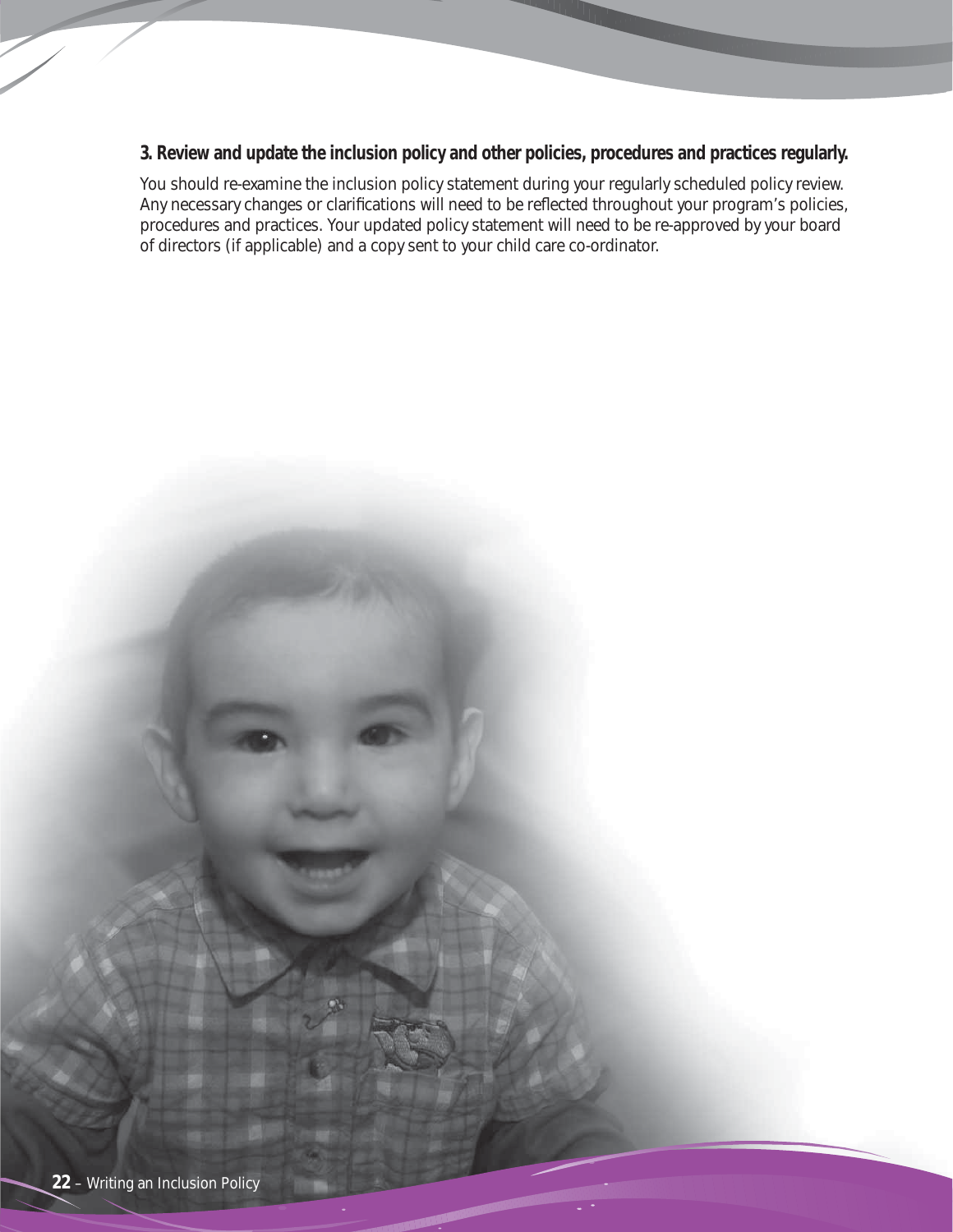## References

These references were used to create this guide. They may help you develop your inclusion policy.

Best Practices Licensing Manual for Early Learning and Child Care Centres. Manitoba Child Care Program. Available from your child care co-ordinator and at **manitoba.ca/childcare**.

A Guide to the Inclusion Support Program. Manitoba Child Care Program. Available from your child care co-ordinator and at **manitoba.ca/childcare**.

Guidelines for Early Childhood Transition to School for Children with Special Needs. Available from the Government of Manitoba; or your child care co-ordinator and at **manitoba.ca/childcare**.

The Human Rights Code. Available from the Government of Manitoba: **manitoba.ca/hrc/english/publications/hr-code.html**.

Inclusive Policies Resource Kit. Available from Community Living Manitoba: **www.aclmb.ca/Early\_Childhood\_Education.htm**l.

The SpeciaLink Child Care Inclusion Practices Profile and Principles Scale: Final Workshop Version May 2005. Available from SpeciaLink Canada: **www.specialinkcanada.org**.

Inclusion: Policy Development Guidelines for Early Learning and Child Care Program. Available from City of Toronto Children's Services. **www.toronto.ca/children/prof\_dev.htm**.

Early Childhood Inclusion. A Joint Position Statement of the Division for Early Childhood (DEC) and the National Association for the Education of Young Children (NAEYC) draft for field review. Available from Early Childhood and the National Association for the Education of Young Children: **www.dec-sped.org/index.aspx/About\_DEC/PositionConcept\_Papers/Inclusion**.

A Thinking Guide to Inclusive Child Care for Those Who Care About Young Children with and without Disabilities. Available from Disabilityrights Wisconsin: **www.disabilityrightswi.org/archives/112**.